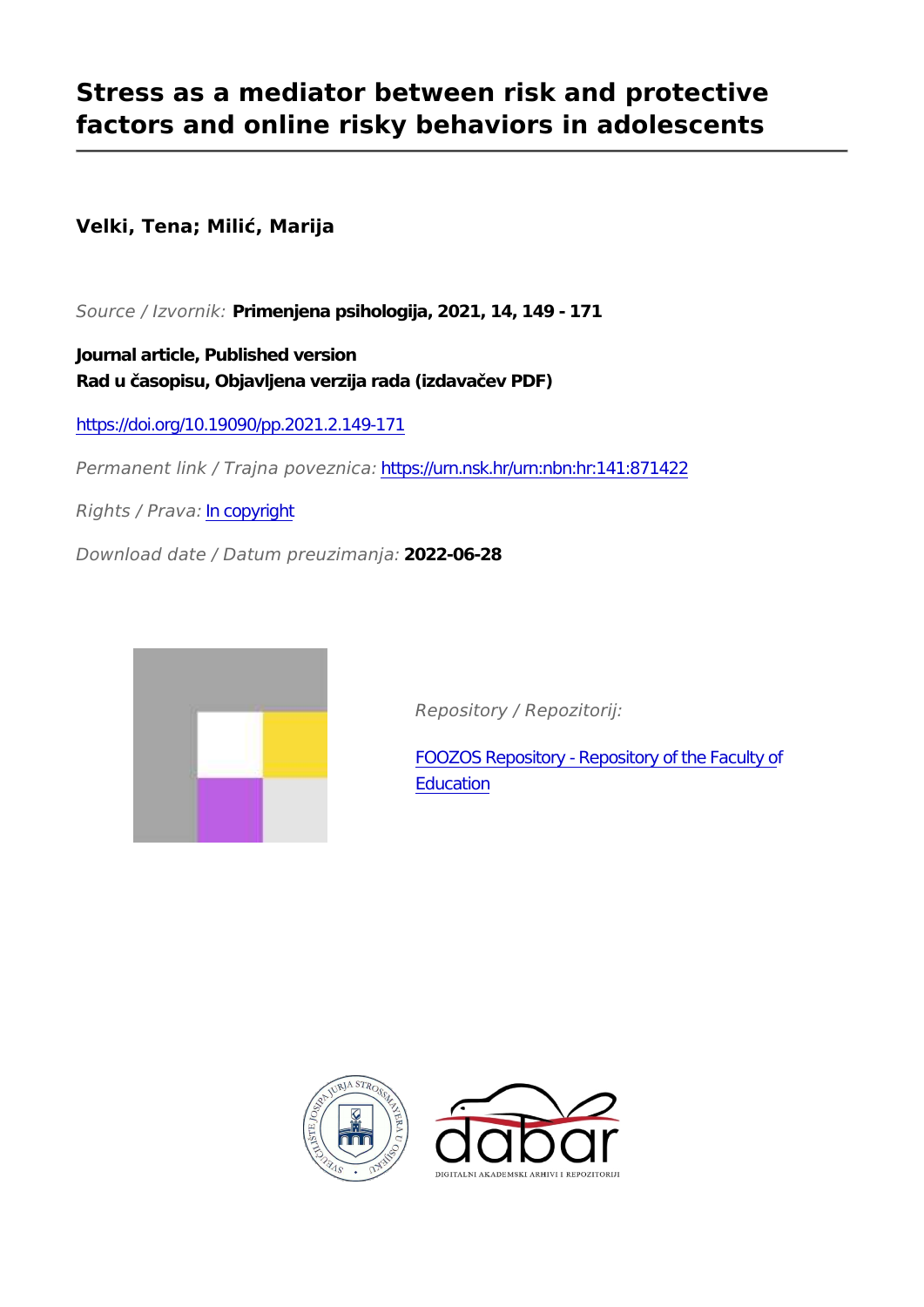PRIMENJENA PSIHOLOGIJA, 2021, Vol. 14 (2), STR. 149-171 UDK: 159.944-057.875:004.738.5 Originalni naučni rad doi: https://doi.org/10.19090/pp.2021.2.149-171

## **Tena Velki1**

#### https://orcid.org/0000- 0002-9529-8959

Department of Social Science, Faculty of Education, Josip Juraj Strossmayer University in Osijek, Croatia

## **Marija Milić**

### https://orcid.org/0000- 0003-3018-769X

Department of Psychology, Faculty of Humanities and Social Sciences Osijek, Josip Juraj Strossmayer University in Osijek, Croatia

Copyright: © 2021 Velki & Milić. This is an open access article distributed under the terms of the Creative Commons Attribution License, which permits unrestricted use, distribution, and reproduction in any medium, provided the original author and source are credited.

1 Corresponding author email: tena.velki@gmail. com

Received: 07.01.2021. Correction received: 27.04.2021. Accepted: 07.05.2021.

# STRESS AS A MEDIATOR BETWEEN RISK AND PROTECTIVE FACTORS AND ONLINE RISKY BEHAVIORS IN ADOLESCENTS

The aim of the study was to examine the mediating role of stress in associations between online risky behaviors and real-life risky behaviors and information security awareness as risk factors, and life satisfaction as a protective factor. Participants were university students (*N* = 883, 40.5% male, and 59.5% female) with an average age of *M* = 21.93 years (*SD*  = 4.29). They filled out the Users' Information Security Awareness Questionnaire, Youth self-reported delinquency and risk behaviors questionnaire, Life satisfaction scale and Perceived Stress Scale. Mediation analysis revealed a significant mediating role of stress in associations between online risky behaviors and real-life risky behaviors and life satisfaction. For the association between real-life risky behaviors and online risky behaviors stress had only a partially mediating role. However, stress had a fully mediating role in the association between life satisfaction and online risky behaviors. Overall results indicate that stress can be seen as underlying mechanism in association's between real-life and online risky behaviors in adolescents. Under stressed conditions, adolescents choose to focus on negative outcomes more frequently because they refocus their cognitive resources on emotion regulation and leave inhibitory processes necessary to prevent risky behaviors uncontrolled.

**Keywords:** stress, online risky behaviors, real-life risky behaviors, life satisfaction, information security awareness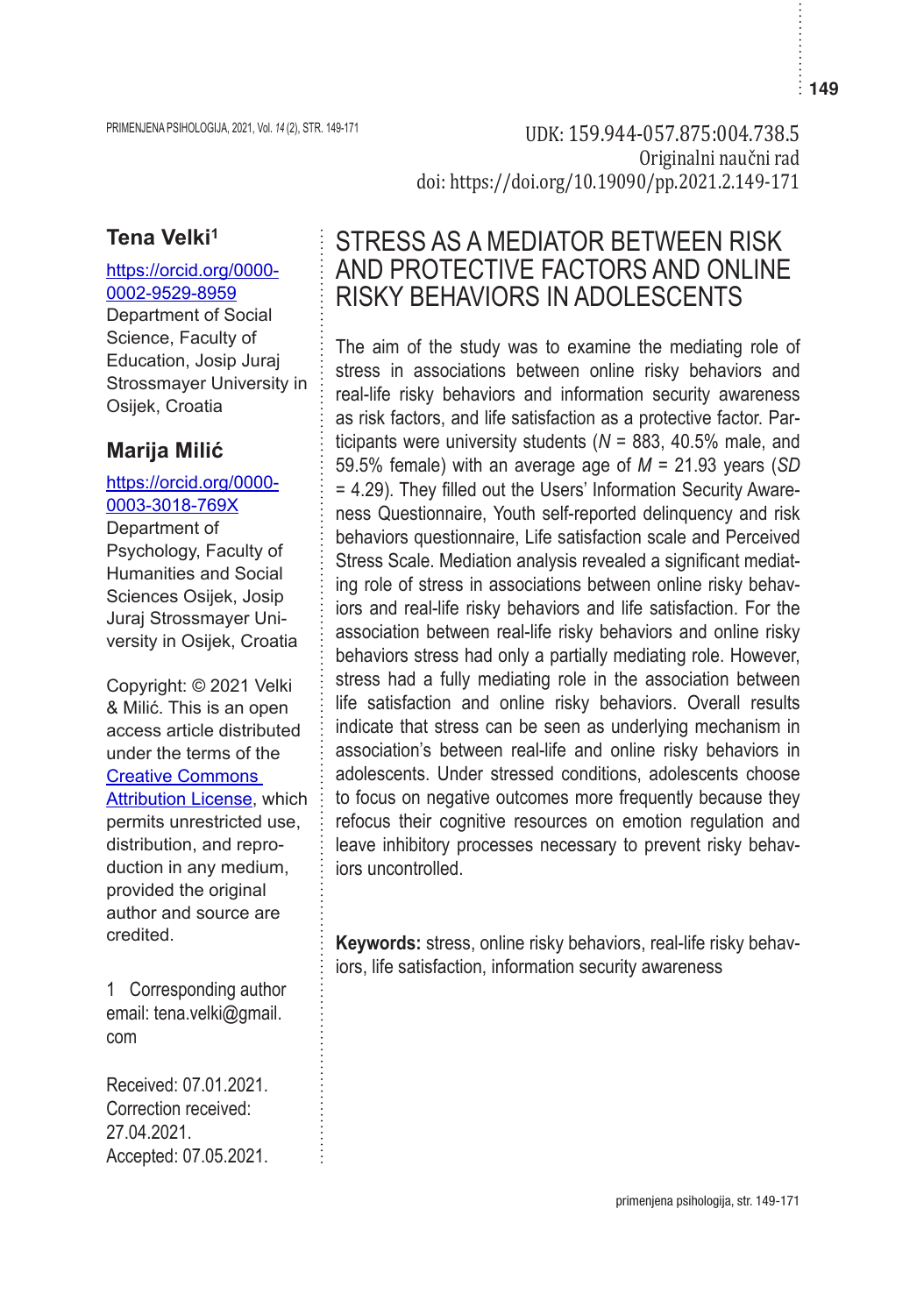#### **Introduction**

#### **Online Risky Behaviors as a Type of Adolescent Risky Behaviors**

According to previous study (Adams & Berzonsky, 2003), adolescence has been viewed as a critical developmental period and, also, as the period of greatest risk for engagement in problematic behaviors (Eaton et al., 2012) such as alcohol, cannabis, and drug use, smoking, aggression, minor delinquency, risky sexual behaviors and unsafe driving (Duell et al., 2018). In late adolescence (from 18 to 24 years of age), which is a period of frequent change and exploration of life goals and roles, young people seek to gain economic and psychological autonomy, become more responsible and step into adulthood (Sawyer et al., 2018). In this process risky behaviors become more frequent and reach peak during late adolescence (Duell et al., 2018). However, adolescents' engagement in risky behaviors is usually temporary and depending on their age, social context and social roles (Derefinko et al., 2016). As they enter the legal age, young people become more aware of social and legal consequences of their risky behaviors.

In the recent decades, information and communication technologies (ICTs), especially smartphones and the Internet, have become a part of everyday adolescent life. With the new technologies, young people can satisfy their primary emotional and communicative needs in the safety of online environment (Dolev-Cohen & Barak, 2013; Valkenburg & Peter, 2011). However, digital environment has become a "safe place" for manifestation of adolescents' risky behaviors, especially when they reach legal age. Young people in late adolescence make a transition from real-life risky to online risky behaviors, such as revealing too much personal information (O'Keeffe & Clarke-Pearson, 2011), sharing sexual content with strangers (Baumgartner et al., 2010), sharing content with potentially negative impact on a person's career (Pujazon-Zazik & Park, 2010), texting with strangers and meeting them in real life, cyberbullying or visiting unsecured sites (Dowell et al., 2009). Adolescents are even more encouraged to engage in online risky behaviors since there basically are no legal and social consequences most of the time. Most online activities can be anonymous, they are not firmly monitored as real-life behaviors, and there are still lots of legally unregulated areas when it comes to engagement in online risky behaviors. Hence, online risky behaviors can be considered as another specific type of risky behaviors in adolescence. More importantly, engaging in online risky behaviors is more likely in late adolescence than in any other age group (Escobar-Chaves & Anderson, 2008).

Information and communication technologies bring adolescents a significant amount of opportunities and diversities in their lives. There is no wonder that those technologies became a substantial part of adolescents' lives. However, in addition to the positive sides, these technologies also have a dark side if used for the wrong purposes. Online risky behavior may result in severe con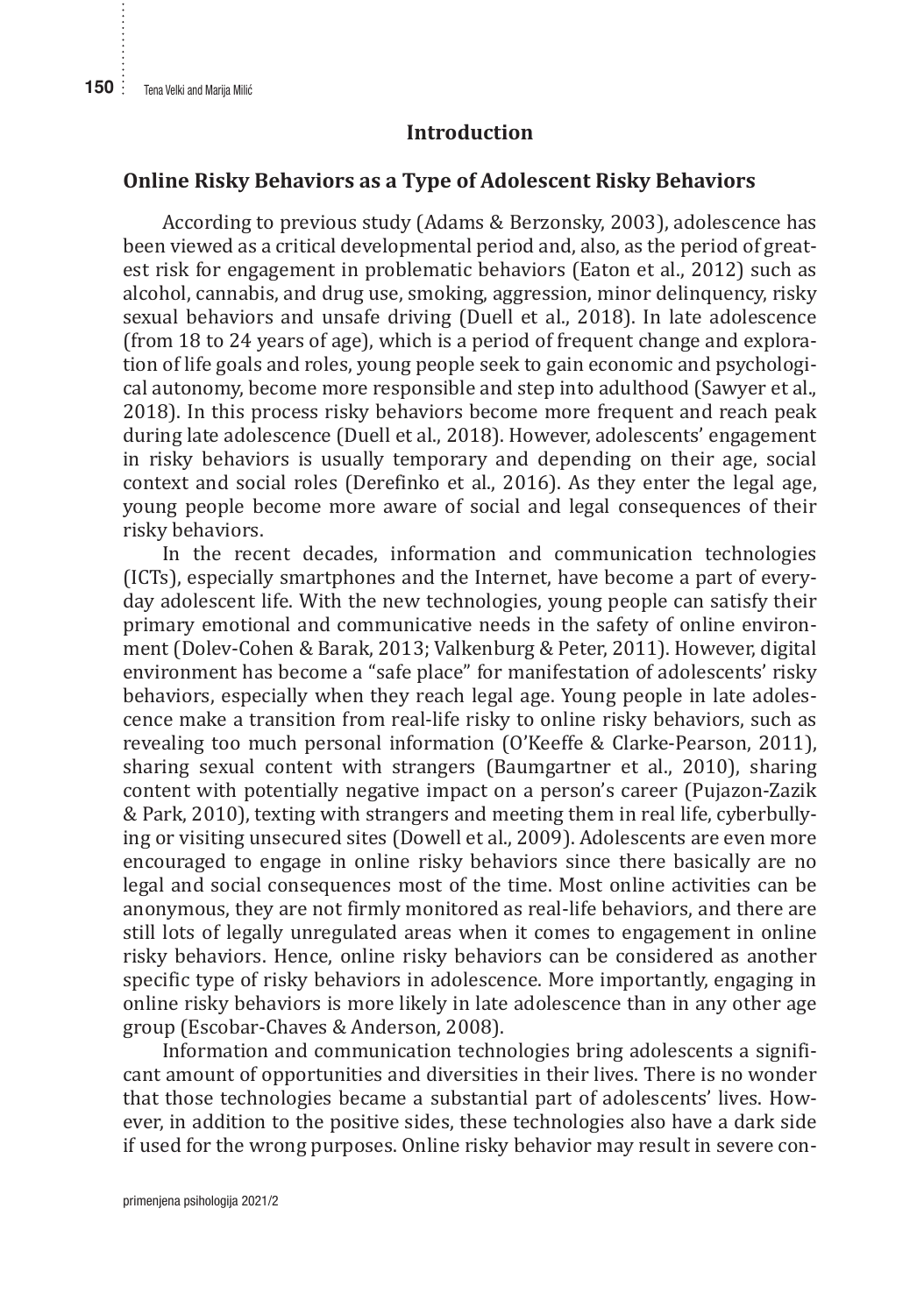sequences, such as mental health difficulties and some cases, suicide (Kowalski & Limber, 2013).

#### **Stress as a Trigger for Risky Behaviors in Adolescents**

Traditionally, adolescence is viewed as a period of life associated with highest levels of stress (e.g., Spear, 2000), which are caused by developmental tasks that young people face in the transition from childhood to adulthood (Blakemore, 2008). Krapić et al. (2015) pointed at certain developmental changes that can have stressful effect on adolescents, such as sexual changes related to puberty, school life demands, problems with initiating and maintaining friendships and romantic relationships, career choice, beginnings of working life, gaining independence from families, adaptation to cultural expectations of becoming an adult. In this period some adolescents also have to face unusual stressors such as mental or physical illness, drug or alcohol abuse, parental divorce, poverty, violence, teenage pregnancy, abuse, etc. (Krapić et al., 2015). A large number of studies on adolescents' risky behaviors have found an association with stressful life events (Duell et al., 2018), i.e., a higher stress level led to more problematic behaviors in adolescents (Windle, 1992) and to internalizing and externalizing problems (Kim et al., 2003).

More recently, late adolescence has emerged as problematic when it also comes to online risky behaviors of wider student population (Valcke et al., 2011). These problems usually arise when young people experience stress in their lives. The presence of stress has a direct influence on the type of decisions that individuals make. Individuals under stress have limited cognitive resources as they are now recruited for emotion regulation, and, consequently, neglect to deal with inhibitory processes necessary to prevent risky behaviors, which results in more risky behaviors (e.g., Richards, 2004). Transferring this model to online risky behavior, it can explain how adolescents are trying to find an escape from the stressful reality in an online setting. They use the Internet to vent and since most of things on Internet go anonymously or without any punishment, adolescents probably feel less responsible for online risky behavior compared to that kind of behavior in reality. Moreover, recent studies consistently showed positive relations between stress and problematic Internet use, that is, stress preceded excessive use of the Internet (Feng et al., 2019) and online risky behaviors (Karaman, 2013). Stress facilitates online risky behaviors (Li et al., 2009). Types and intensity of risky behaviors in real life decreases in this age group due to severe and sometimes legal penalties, but online risky behaviors usually go unpunished and serve as a substitute for risky behaviors in reality. Interestingly, only a small amount of studies examines the influence of stressful life events on adolescents' risky behaviors online (Leung, 2007). These studies show that stress significantly increases the risk of problematic behaviors online (Leung, 2007; Li et al., 2009). Evidently, stress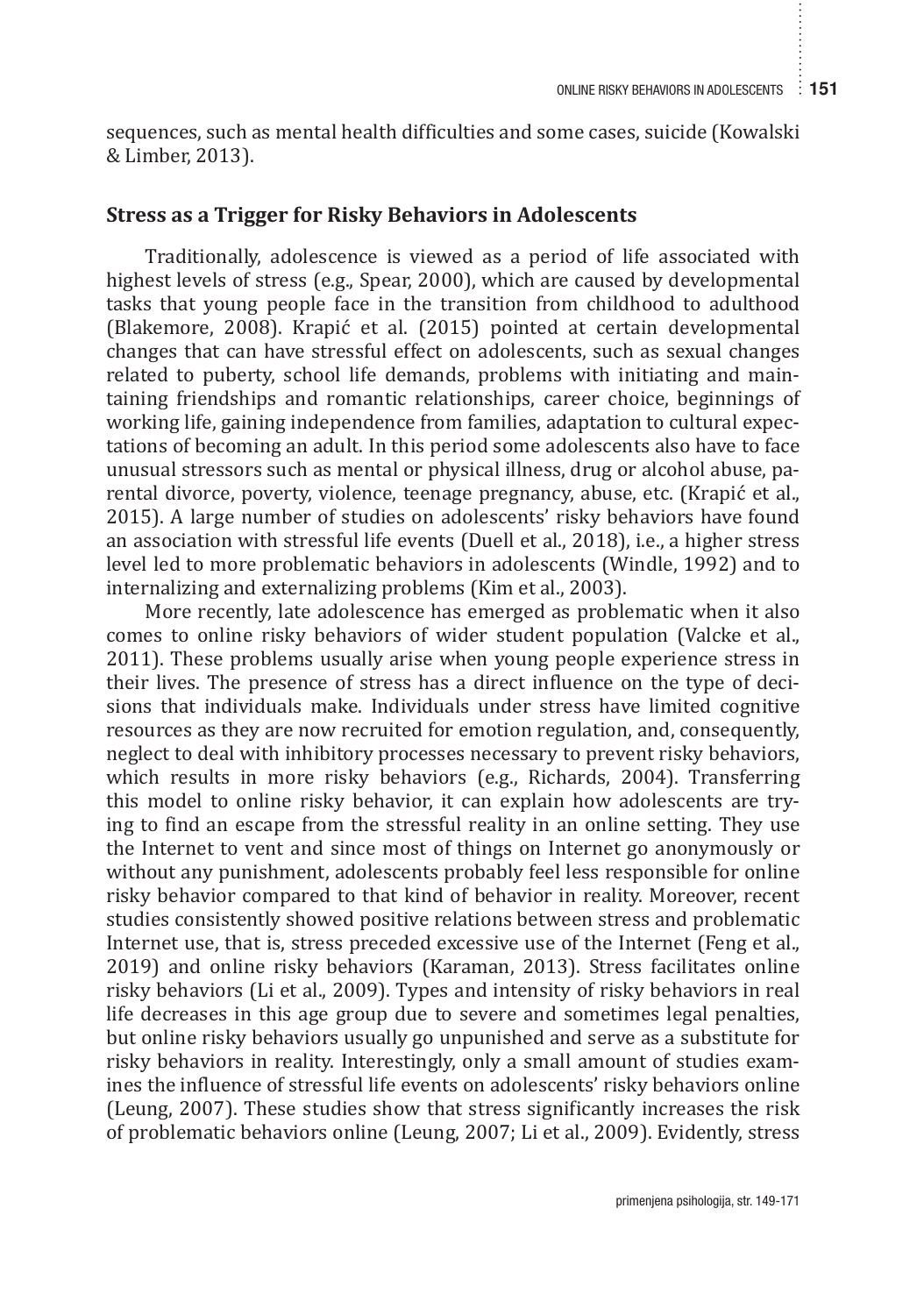plays a significant role in emerging risky behavior. Therefore, it would be helpful to investigate the possible role of stress in regulating the connection among those two, online and real-life, risky behaviors.

In the last decades, the significant role in risk-taking behaviors has been given to affective intensity and biobehavioral sensitivity to rewards in risktaking behavior (Casey et al., 2008; Somerville et al., 2010; Steinberg, 2010). Maturation of brain structures responsible for appetitive drives, compensation, and novelty seek proceeds to maturation of prefrontal area responsible for cognitive and behavioral inhibition. Therefore, adolescents may be more prone to risky behaviors due to uneven maturation of motivational and cognitive control systems (Steinberg, 2008; Steinberg, 2010). Moreover, hypothalamic pituitary adrenal (HPA) axis activity is greater in adolescence than in another life period, which results in more significant stress reactivity (Lupien et. al., 2009). This may explain why adolescents are more prone to make poor decision while being in emotional arousal situations and under the social pressure or the presence of desired rewards (Ernst & Korelitz, 2009; Galvan, 2010) compared to adults. Research findings by Johnson et al. (2012) indicate that adolescents exposed to social evaluation (cognitive stressor) manifested less planning and more risk-taking behaviors than those not exposed to a stressor. In addition, same authors found that variability in adolescent responses to stress is related to an orientation toward risk-taking. Stressed adolescents are prone to risktaking situations more than less stressed adolescents (Johnson et al., 2012).

On the other hand, diathesis-stress model postulates that psychological disorders result from the interaction between one's vulnerability for that disorder and an individual's experience with stressful events (Broerman, 2018). Applying this model to adolescents risky behaviors, one can conclude that reallife risky behaviors, which is often characteristic for adolescence, may interact with different stressor (adolescence is a time of particular stress reactivity), and consequently result with more often engaging in risky online behaviors (as IT are ubiquitous in the lives of adolescents). In this relation real-life risky behaviors can be seen as vulnerability for online risky behaviors. It is also probable that both, the same type of personality characteristics drives real-life risky behaviors and online risky behaviors, thus they may share the same diathesis. When the stress comes to play, it probably interacts with those personality traits increasing the probability of occurring both real-life risky behaviors and online risky behaviors.

#### **Potential Risk and Protective Factors for Online Risky Behaviors**

Risk and protective factors affect the likelihood of disorder occurring among different individuals. Risk factors refer to factors that are associated with a greater likelihood of experiencing a disorder. Those are descriptive variables that don't explain disorder development's actual mechanisms (it doesn't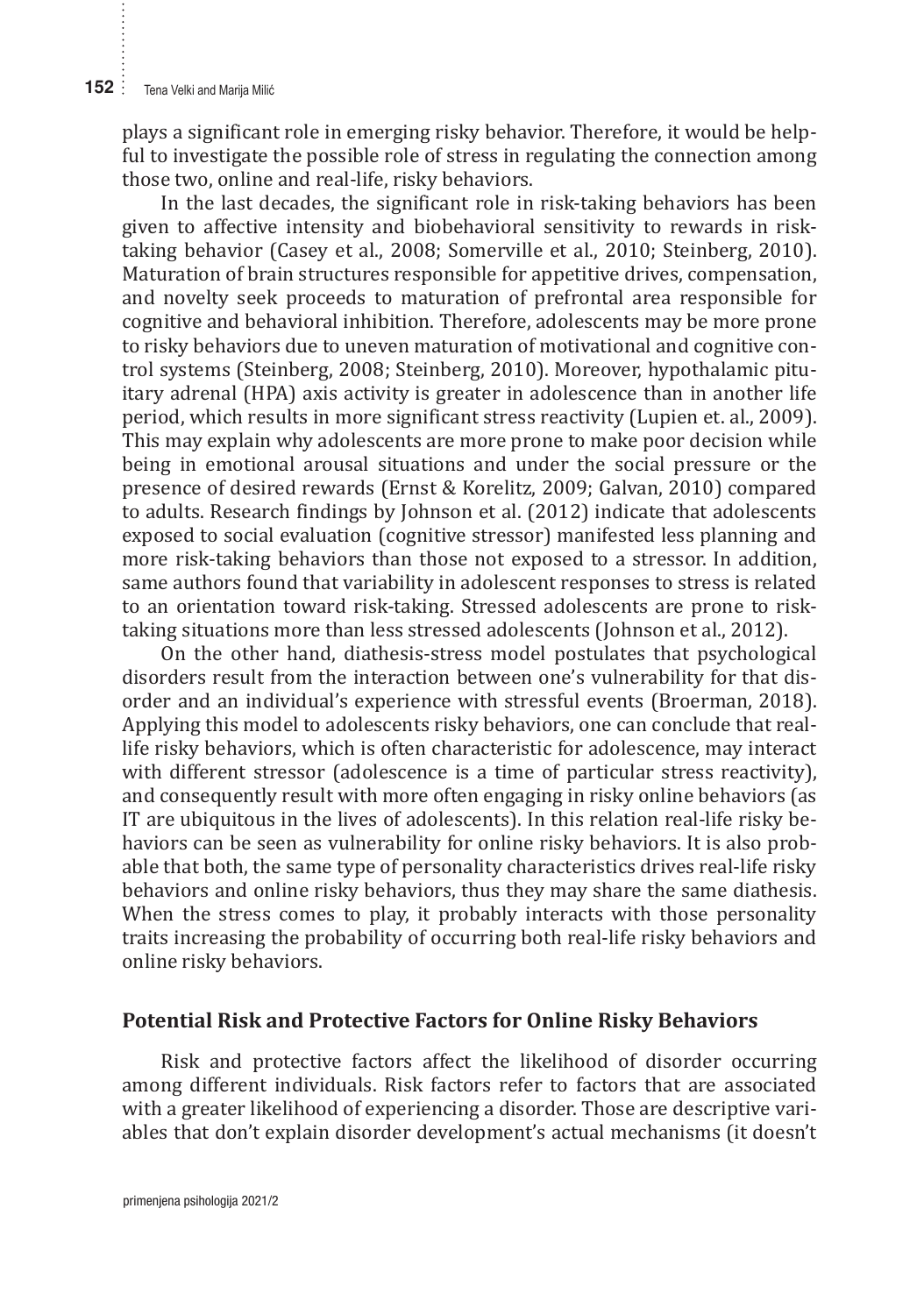explain how or why the condition occurs). On the other hand, protective factors or resilient factors refer to variables that diminish the possibility of experiencing psychopathology (Ingram & Price, 2010). According to Ingram & Price (2010), those two variables represent different vulnerability continuum ends. Relating to stress, a small amount of stress would cause disorder development on the risk end of the continuum (i.e., most vulnerable end of the range). On the other end of the vulnerability continuum is the opposite, protective end of continuum. On that end of vulnerability continuum, it would be necessary to experience a lot of stress for maladaptive behavior to develop (Ingram & Price, 2010). For example, on risk end of continuum real-life risky behaviors and information security awareness can be considered as risk factors in relation to stress and online risky behaviors while on the other end of continuum life satisfaction can serve as protective factor in relation of stress with online risky behaviors.

In the theory of risky behaviors and problem behaviors during adolescence (Jessor, 1991), problem behaviors are defined as the ones that depart from regulatory norms relative to age norms and expectations, while risky behaviors are defined as any behaviors that can influence psychosocial development negatively. Risk factors increase the likelihood of engaging in risky behaviors, while protective factors decrease the probability of engagement. Furthermore, engaging in one risky behavior increases the risk of involvement in more risky behaviors due to similar social and psychological functions that these behaviors may fulfill (Guilamo-Ramos et al., 2005). If adolescents focus on positive outcomes of risky behaviors, the likelihood of engagement will be high. Although adolescents are aware of and recognize potentially negative consequences of their risky behaviors, they have been found to focus more often on positive outcomes (e.g., peer acceptance, excitement, richer social life, etc.), which is the main reason why they are involved in risk-taking behaviors including online risky behaviors (Livingstone et al., 2011; Romer, 2003).

A significant amount of previous studies showed a positive association between different types of real-life and online risky behaviors, namely, adolescent real-life risky behaviors usually antecedes problematic Internet use in late adolescence (Duell et al., 2018; Šolić et al., 2015; Velki et al., 2015). However, some studies found a statistically significant moderate correlation between real-life risky and delinquent behaviors and online risky behaviors in adolescents (Velki et al., 2015). Moreover, older adolescent and young adult Internet users (18 to 30 year-olds) showed the riskiest online behaviors in Šolić et al. (2015). In the study by Velki and Romstein (2019) on user risky online behaviors throughout the lifespan, adolescents (college students with average age *M*  = 21.93) reached a peak in risky online behaviors. In general, existing real-life problematic behaviors in adolescence can be considered as one of the risk factors influencing online risky behaviors.

Contrary to intuitive expectations, higher level of information security awareness and knowledge has been associated with more risky behaviors on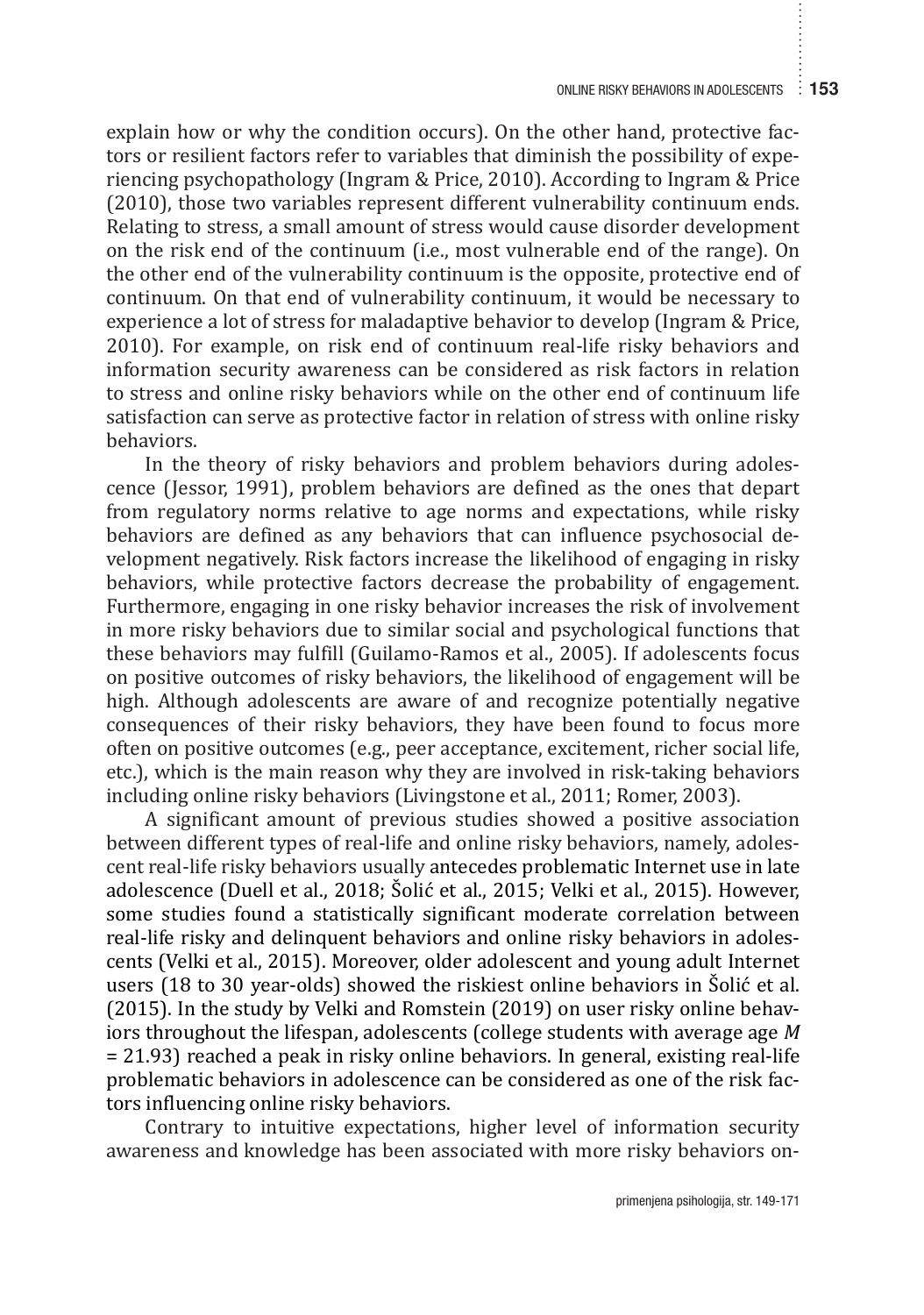line (Šolić et al., 2015; Velki & Romstein, 2019; Velki et al., 2015). Furthermore, previous studies showed that awareness and knowledge of information security were deficient in ensuring safe online behaviors, even in the case of highly educated university professors (Šolić & Ilakovac, 2009). Although adolescents are aware that their online behaviors are highly risky and with minimal benefits, they still engage in risky activities online (Livingstone et al., 2011). The paradox of privacy revealed that raising awareness about privacy issues failed to lead to increased use of privacy settings or taking measures to protect personal information on social networks. Children and young people share private data on Facebook despite being aware of privacy risks (Brstilo et al., 2014). On the contrary, higher level of knowledge and awareness instead to serve as protective factor led to more online risky behavior, such as revealing passwords to strangers or sharing private data (Livingstone et al., 2011; Velki & Romstein, 2019).

Another factor that can affect a person's involvement in risky behavior is overall life satisfaction. Overall life satisfaction can act as a protective factor in online risky behaviors (Shahnaz & Karim, 2014) and in engaging in risky behavior (Zerihun et al., 2014). Higher levels of life satisfaction are associated with lower levels of real-life risky behavior such as drug abuse and violence (MacDonald et al., 2005) and also Internet addiction and the specific addiction to social media (Longstreet & Brooks, 2017). Life satisfaction can reduce the adverse effects of life stress (Suldo & Huebner, 2004) and improve success in social problem solving (Jiang et al., 2016). More dissatisfied individuals mainly use the Internet because of feelings of boredom, to look for entertainment on the web, and to communicate on social networks, which increases their risky behaviors online (Kalmus et al., 2011).

Although a significant amount of studies mentioned above found correlations between stress and different types of risky behaviors in adolescence, mediating role of stress in the relationship between different types of risky behaviors in real life and online has not been explored yet.

#### **Aims of the Study**

The aim of the study was to examine the mediating role of stress in associations between online risky behaviors and risk and protective factors in late adolescence. Real-life risky behaviors and information security awareness, as risk factors, are tested for direct and indirect effect (via stress) on online risky behavior. Furthermore, life satisfaction, as protective factor, is tested for direct and indirect effect (via stress) on online risky behavior.

Previous studies established a positive association between real-life risky behaviors and online risky behaviors in adolescents (Velki et al., 2015) and it can be logically assumed that stress has a role to play in this association since it is well known that stress increases instances of both types of risky behaviors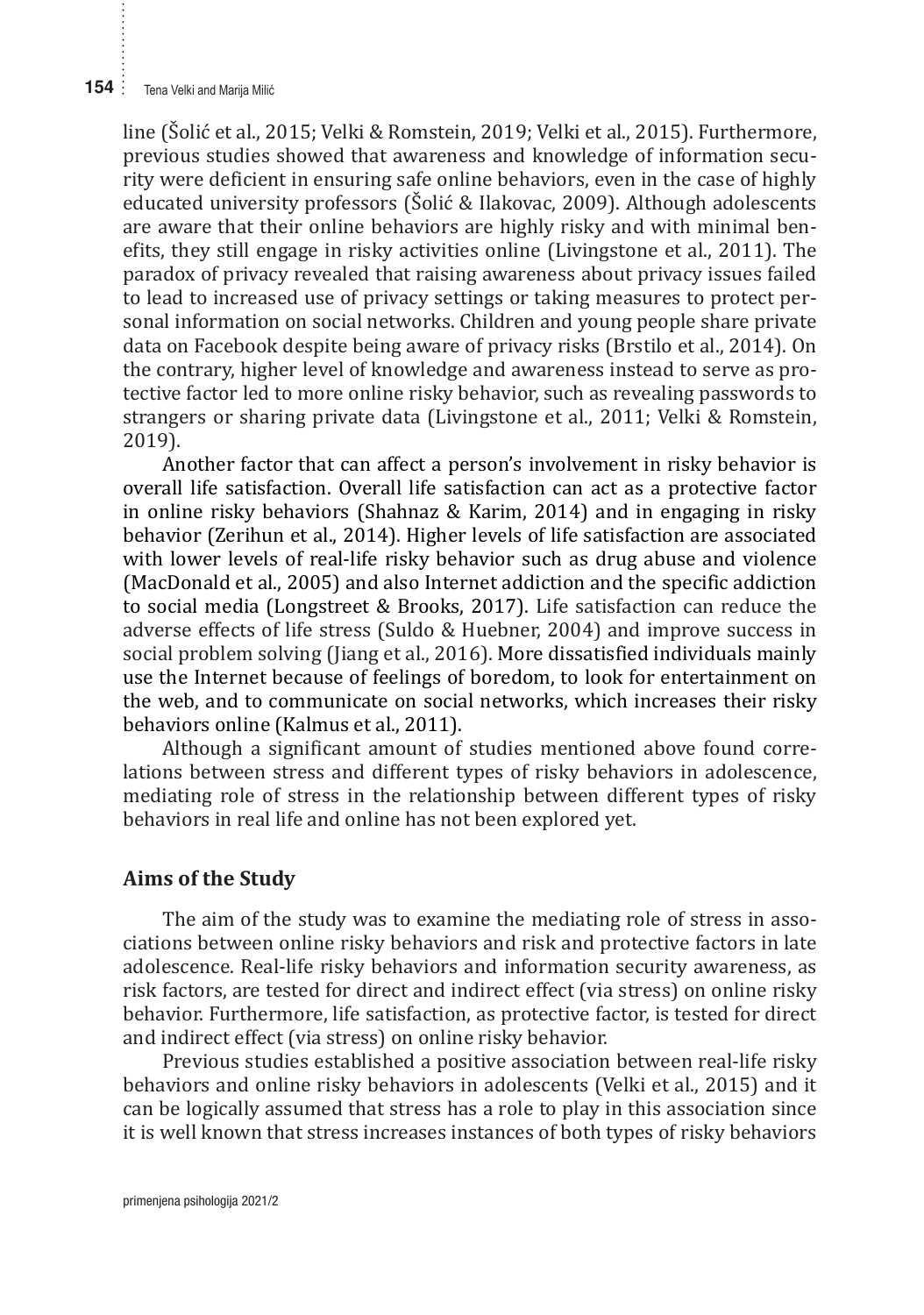(Leung, 2007; Li et al., 2009). Also, previous studies found positive associations between information security awareness and online risky behaviors despite the participating adolescents' perception of their nature as highly hazardous with minimal benefits (Brstilo et al., 2014; Livingstone et al., 2011). However, stress was absent in the examination of this particular relationship. Finally, certain protective factor, e.g., life satisfaction, proved to be connected to online risky behaviors. Adolescents who were more satisfied with their lives are less engaged in different types of online risky behaviors such as internet addictions, communications with strangers, private data revealing, etc. (Kalmus et al., 2011; Shahnaz & Karim, 2014), but stress as a mediator was not tested in this association.

According to the study aim, the Hypothesized mediation model (Figure 1) and associated hypotheses were tested:

H1: Stress will have a direct effect on online risky behaviors, in other words, a higher level of perceived stress will lead to riskier online behaviors of the participants.

H2: Stress will have a mediating effect on the association between the two risk factors and online risky behaviors, i.e., real-life risky behaviors and information security awareness will have a positive indirect effect on online risky behaviors through stress. Under stressed condition, the direct effect of risk factors on online risky behaviors will change due to limited cognitive resources dealing with stressors and because adolescents will try to escape from the stressful reality in an online settings where they can avoid punishment and responsibility for online risky behaviors compared to that kind of behaviors in reality.

H3: Stress will have a mediating effect on the association between life satisfaction as a protective factor and online risky behaviors, i.e., life satisfaction will have a negative indirect effect on online risky behaviors through stress. Partial mediation of stress is expected, in other words effect of life satisfaction on online risky behaviors will no longer be as strong as before stress condition in his protective role, because in the process of coping with stress more attention will be paid to the stressors and associated overwhelming emotions than to positive emotions that arise from life satisfaction.

#### **Method**

#### **Participants**

Students from four Croatian universities were chosen for participation: 78% of participants were from the University of Osijek, 13% from the University of Zagreb, 4% from the University of Rijeka, and 5% from the University of Zadar. The total number of participants was 883 with an average age of *M*  = 21.93 years. Great majority were undergraduate students and 90% of them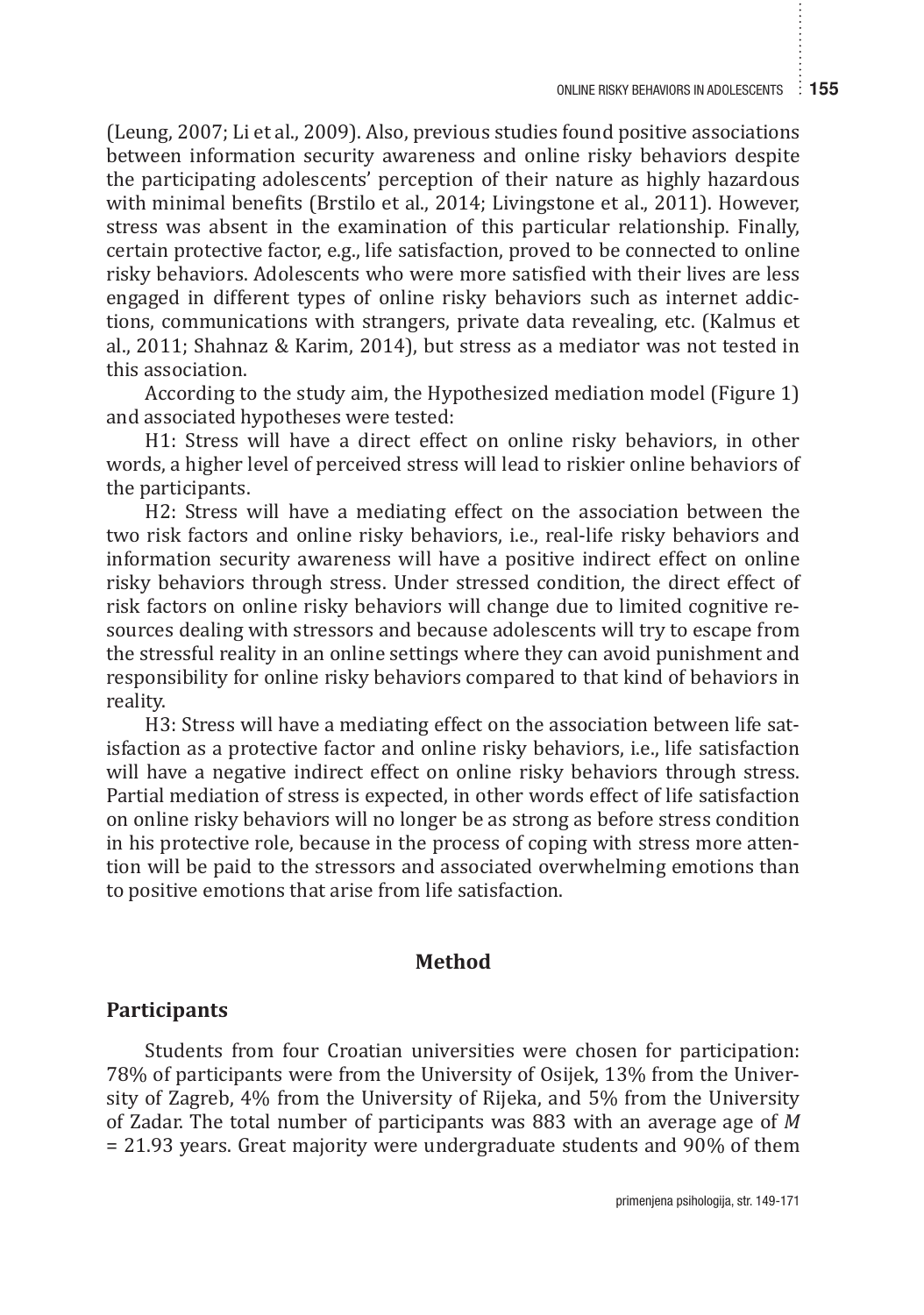were late adolescents as defined by their age (18 to 25 years old). Most of graduate students (80%) also were late adolescents as defined by their age (21 to 25 years old). Details of the sample are shown in Table 1.

| Distribution of purticipants by genuer and aniversity level |                          |       |                            |  |
|-------------------------------------------------------------|--------------------------|-------|----------------------------|--|
| Gender                                                      |                          | $\%$  | Mean age                   |  |
| male                                                        | 183                      | 24.70 |                            |  |
| female                                                      | 557                      | 75.30 | $M = 21.51$<br>$SD = 4.38$ |  |
| total                                                       | 740                      | 83.80 |                            |  |
| male                                                        | 33                       | 23.10 |                            |  |
| female                                                      | 110                      | 76.90 | $M = 24.06$<br>$SD = 2.98$ |  |
| total                                                       | 143                      | 16.20 |                            |  |
| male                                                        | 254                      | 24.50 |                            |  |
| female                                                      | 667                      | 75.50 | $M = 21.93$<br>$SD = 4.29$ |  |
| total                                                       | 883                      | 100.0 |                            |  |
|                                                             | $\overline{\phantom{a}}$ |       |                            |  |

Table 1 *Distribution of participants by gender and university level*

*Note. M* – mean; *SD* – standard deviation.

## **Procedure**

Ethics committee of the Faculty of Education, University of Osijek, approved the study which was a part of the larger project entitled "*Safer Internet Centre Croatia: Making the Internet a good and safe place*", Agreement Number: INEA/CEF/ICT/A2015/115320. Anonymous cross-sectional data were collected online during one academic year. After the deans of faculties from four Croatian universities had given permission for data collection with students, a link with questionnaires was distributed via shared e-mail address.

## **Instruments**

## *Demographic data*

The students filled out a form with demographic data including age, gender, year of study, university and college they had attended at the time of questionnaire completion.

## *Users' Information Security Awareness Questionnaire (UISAQ, Velki & Šolić, 2014; in Velki et al., 2015)*

UISAQ measures information security awareness and consists of two parts with a total of 33 questions. The first part of UISAQ includes 17 items measuring computer users' potentially risky behaviors (item example: "*How often do you share your access data?"*). The second part of the questionnaire consists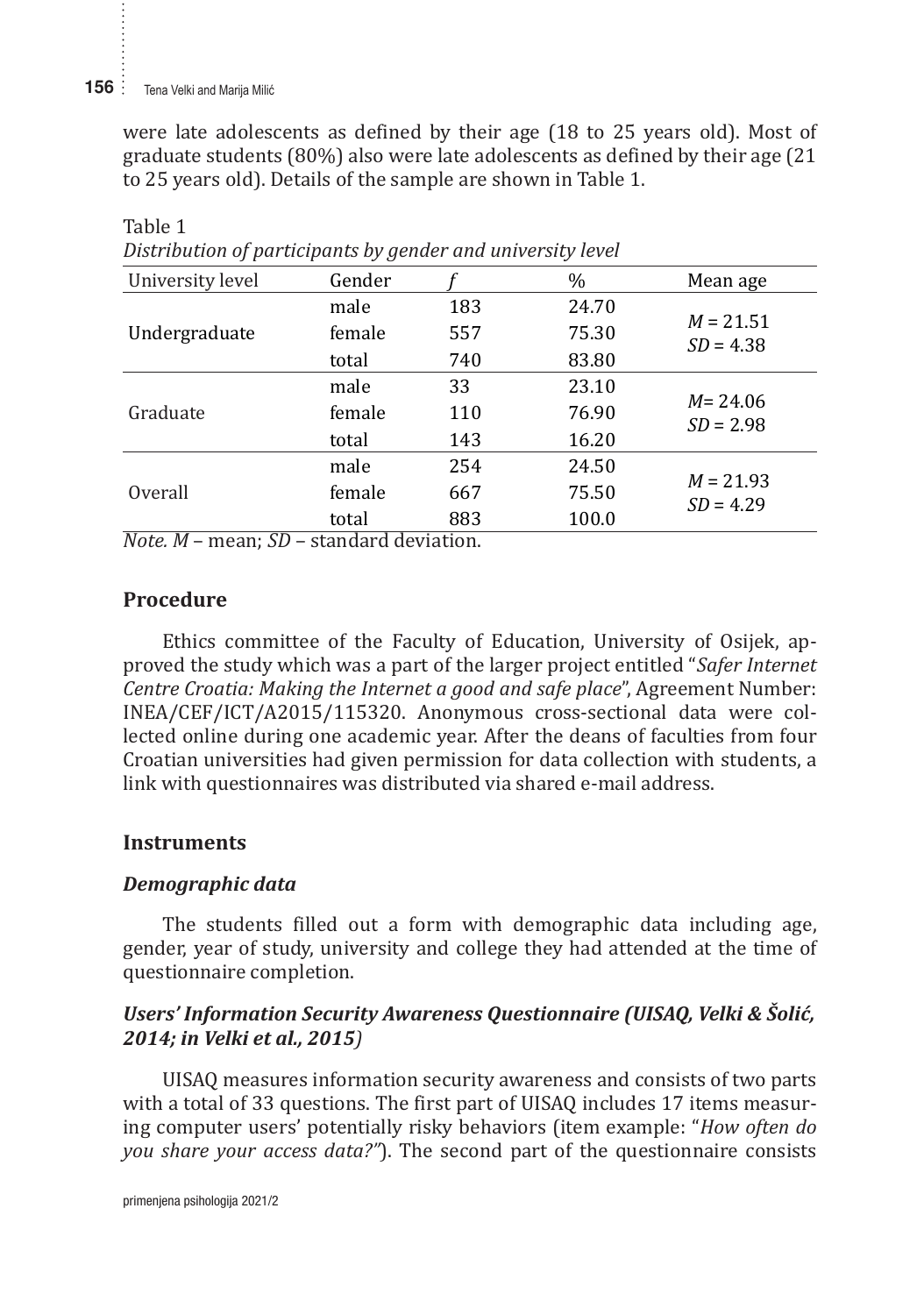of 16 items measuring the level of user's information security knowledge and awareness (item example: "*How risky is online communication?"*). The participants indicated the frequency of each risky behaviors and self-evaluated their security awareness on a 5-point scale ("*never*" - "*always*" and "*not risky*" - "*very risky*", respectively). The results for the scales were computed as an arithmetic mean of responses to the corresponding items and theoretically ranged from 1 to 5. The internal consistency for both subscales was satisfactory (Cronbach's  $\alpha$  = .69 for the Scale of computer users' potentially risky behaviors, and  $\alpha$  = .79 for the Scale of information security awareness).

## *Youth Self-Reported Delinquency and Risk Behaviors Questionnaire (Ručević et al., 2009)*

Youth self-reported delinquency and risky behaviors questionnaire measures the degree of delinquent and risky behaviors in adolescents (item example: "*Engaged in theft or other criminal activity led by some of your friends"*  or *"Smoked marijuana or hashish"*), and it consists of seven parts (*k* = 42): (1) Misdemeanor and minor delinquent behaviors, (2) Undesirable normative behaviors, (3) Risky sexual behaviors, (4) Drug abuse, (5) Violence in close relationships, (6) Serious delinquency - theft, burglary and robbery, and (7) Suicidal and self-aggressive behaviors. The participants indicated the number of times in their life they had exhibited a behaviors in question on the 5-point scale: 0 = *never* (1), 1-4 = *rare* (2), 5-10 = *sometimes* (3), 11-20 = *often* (4), 21 and more = *almost always* (5). The result was computed as an arithmetic mean of responses to all items and theoretically ranged from 1 to 5. The internal consistency for the whole questionnaire was satisfactory (Cronbach  $\alpha$  = .89).

## *Life Satisfaction Scale (Penezić, 2002)*

Life Satisfaction Scale consists of 20 items, divided into 2 subscales: 1) global life satisfaction (*k*=17) and 2) situational life satisfaction (*k*=3). For the purpose of this study only the first subscale was used (item example: *If I were to live again, I would change almost nothing*). It is a self-assessment scale and respondents indicate their agreement with statements on a 5-point Likert scale (from "strongly disagree" to "strongly agree"). The result for the subscale was computed as an arithmetic mean of responses to the corresponding items and theoretically ranged from 1 to 5. The internal consistency was high (Cronbach  $α=0.95$ ).

## *Perceived Stress Scale (Cohen et al., 1983; adapted Croatian version Hudek-Knežević et al., 1999)*

Perceived Stress Scale measures the degree of subjective stress through assessments of lack of control, feelings of overload, and unpredictability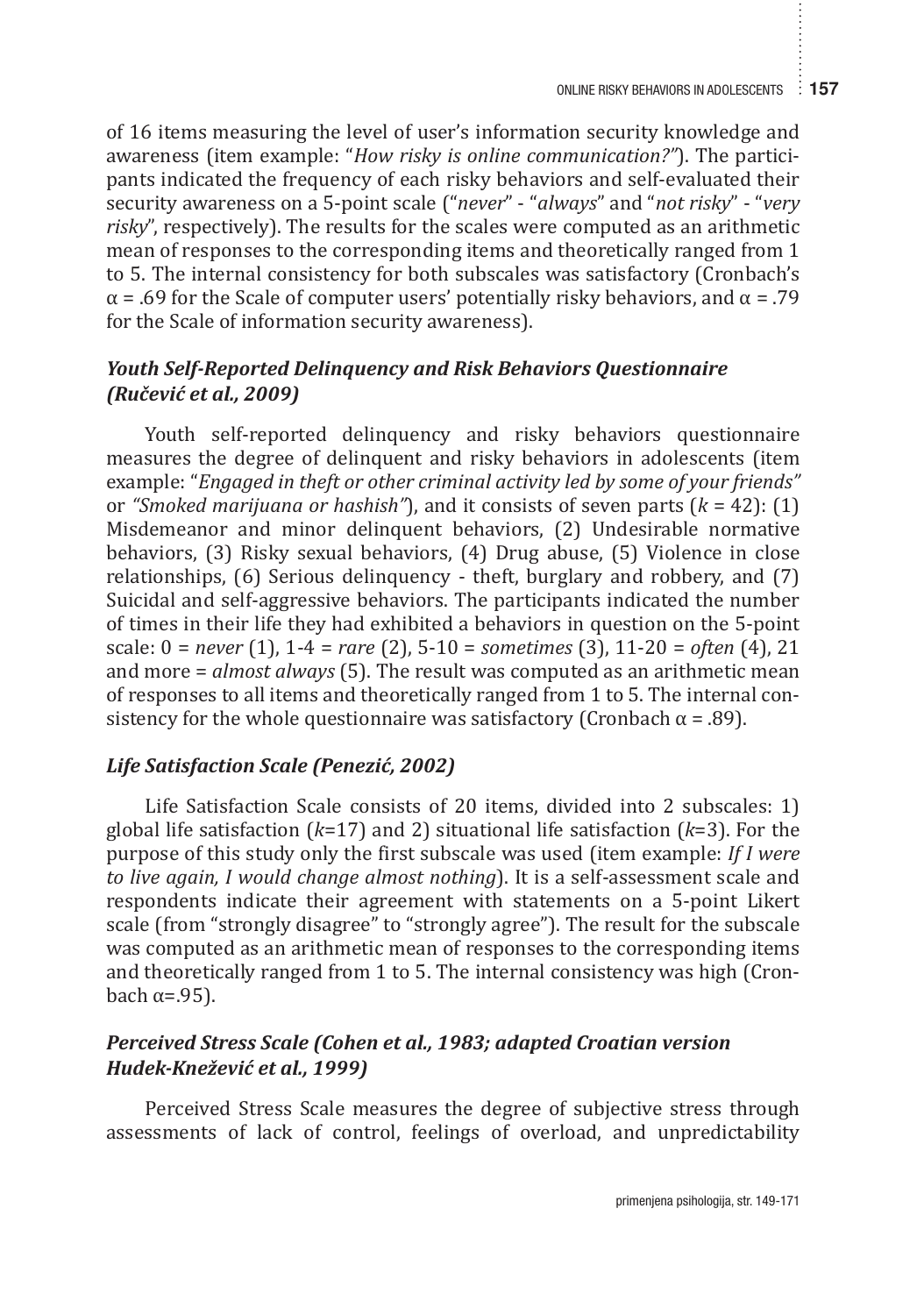of life over the last few months. The scale contains 10 items (item example: "*How often have you felt nervous and stressed"?*) and respondents provide their answers on a 5-point Likert scale (from "*never*" to "*very often*"). The result obtained on the scale was computed as an arithmetic mean of responses to all items and theoretically ranged from 1 to 5. The internal consistency was satisfactory (Cronbach  $\alpha$  = .86).

#### **Data Analytic Plan**

Taking into consideration proposed hypothesis three separate mediation analysis will be conducted with stress as mediator and online risky behaviors as criterion variable. For the first mediation analysis, predictor is real-life risky behaviors as risk factor, for the second information security awareness also as risk factor and for the third life satisfaction as protective factor. Mediation analyses is performed by using the macro Process version 3.5 in SPSS version 24. The number of bootstrap samples is 5000 and confidence interval 95%. The bootstrap confidence interval is used to test for significance of indirect effects. Mediation models that will be tested are shown in Figure 1. I'ME DOUSH ap COMMENCE MICH VALUS USED TO TEST



Figure 1. Hypothesized mediation models: stress as a mediator variable in the association between adolescents' online risky behaviors and the selected risk and protective factors (X).

association between the independent variable and the mediator, *b* represents unstandardized regression coefficient (b) for the association between the coefficient (b) for the association between the independent variable and the dependent variable (in the absence of the mediator), which is a direct effect, between the independent variable and the dependent variable (in the presence of the mediator) or total effect. X represents predictors, for each mediation equality and the the matter of the film of the independent of the independent security awareness in the second one and life satisfaction in the third one. Solid line is used for direct effects and dotted line for both effects, direct and total. In Figure 1, *a* represents unstandardized regression coefficient (b) for the mediator and the dependent variable, *c* represents unstandardized regression and *c'* represents unstandardized regression coefficient (b) for the association analysis different one, i.e., real-life risky behavior in first model, information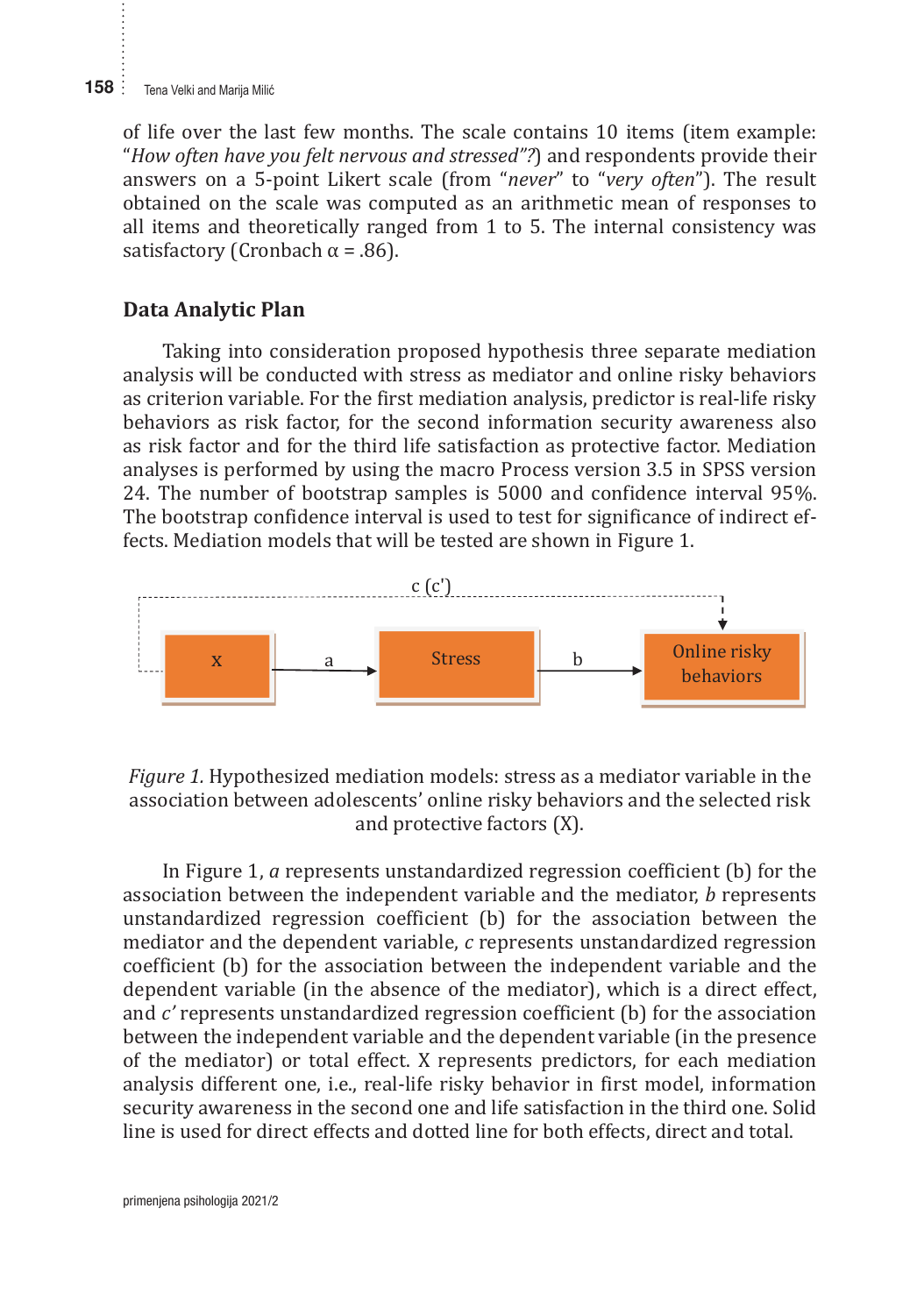#### **Results**

Preconditions for parametric statistics and regression analysis were met (the predictor and criterion variables are quantitative and on an interval level, the predictor variances are not null, there is no perfect multicollinearity, i.e., the predictors are not too highly correlated with each other, there is no third variable in a moderating sense which could affect the correlation with the predictors, the homogeneity of variance is also satisfied, the Watson Durbin test showed error independence, i.e., the residuals are in null correlations, error distribution does not differ statistically significantly from normal distribution, the correlation of variables is linear and they are measured independently). Descriptive statistics were calculated (Table 2) for all variables included in the study. Hardly any variables deviated significantly from normal distribution. Indexes of asymmetry were within acceptable values (not greater than  $\pm 2.00$ ; Field, 2014), except for the real-life risky behaviors variable, but this was found acceptable as it measures delinquent and risky behaviors in adolescents and more often displays Poisson distribution of rare ("*sometimes"*) events. Both of the risky behaviors had a low frequency of occurrence ("*never"* or "*rare"*), the information security awareness was average, the life satisfaction was mostly high and the perceived level of stress in the last few months was average (i.e., "*sometimes"*).

| Variables                                                                                | N |  |  |  | Min Max M SD Sk SE Ku |                                            | SЕ |
|------------------------------------------------------------------------------------------|---|--|--|--|-----------------------|--------------------------------------------|----|
| Online risky behaviors                                                                   |   |  |  |  |                       | 883 2.47 4.94 1.94 .42 -0.73 .09 0.55 .17  |    |
| Real-life risky behaviors                                                                |   |  |  |  |                       | 883 1.00 5.00 1.33 .72 4.03 .09 8.77 .18   |    |
| 17. 0.68 0.68 0.69 0.68 1.66 4.83 2.92 1.52 0.39 0.68 1.57                               |   |  |  |  |                       |                                            |    |
| Life satisfaction                                                                        |   |  |  |  |                       | 883 1.00 5.00 3.80 .73 -0.98 .09 1.66 .19  |    |
| Stress                                                                                   |   |  |  |  |                       | 883 1.00 5.00 2.83 .69 -0.13 .09 -0.08 .19 |    |
| <i>Note.</i> $N$ – number of participants; $Min$ – minimal score; $Max$ – maximal score; |   |  |  |  |                       |                                            |    |
| $M$ – mean: $SD$ – standard deviation: $Sk$ – skewness: $KU$ – kurtosis: $SF$ – standard |   |  |  |  |                       |                                            |    |

*Descriptive statistics for variables measured in research*

Table 2

*M* – mean; *SD* – standard deviation; *Sk* – skewness; *Ku* – kurtosis; *SE* – standard error.

Correlation between stress and online risky behaviors was statistically significant but low. Correlations between potential predictors and online risky behaviors were all statistically significant. Among predictors, only life satisfaction and real-life risky behavior were statistically significant correlated but low (Table 3). Taking into consideration rather small and mostly non-significant correlations between potential predicators, three separate mediation analysis were conducted.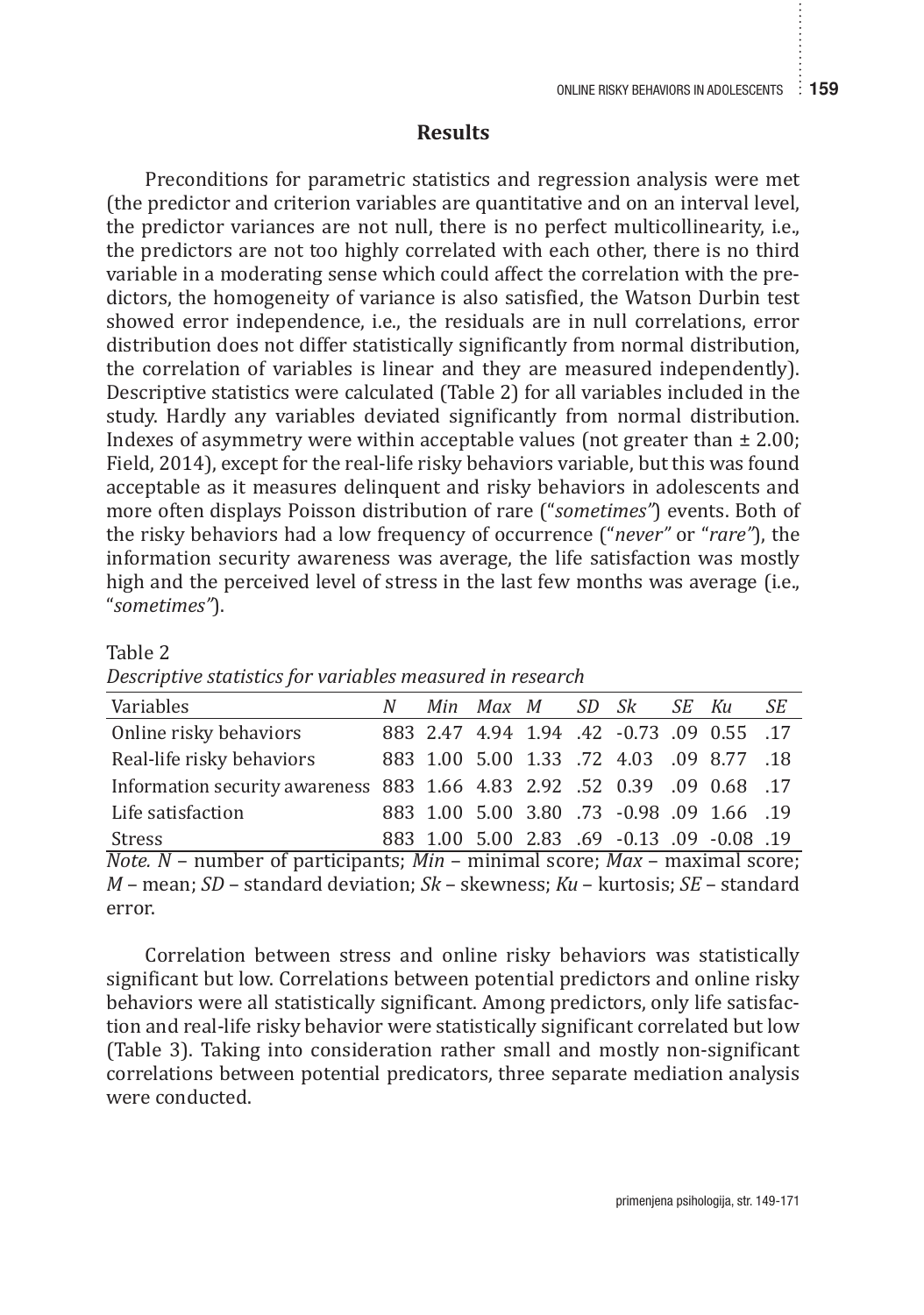#### **160** : Tena Velki and Marija Milić

Table 3

|                                          | <b>Stress</b>       | behaviors | Online risky Real-life risky<br>behaviors | Information<br>security<br>awareness |
|------------------------------------------|---------------------|-----------|-------------------------------------------|--------------------------------------|
| <b>Stress</b>                            |                     |           |                                           |                                      |
| Online risky behaviors                   | $.11***$            |           |                                           |                                      |
| Real-life risky behaviors                | $.34***$            | $.22***$  |                                           |                                      |
| Information security<br>awareness        | $-.04$              | $.26**$   | $-.01$                                    |                                      |
| Life satisfaction                        | $-55$ <sup>**</sup> | $-11***$  | $-14**$                                   | $-0.06$                              |
| <i>Note</i> $* p < .05$ , $** p < .01$ . |                     |           |                                           |                                      |

## Table 3 *Pearson correlations for all measured variables* Stress 1

*Pearson correlations for all measured variables*

*Note*. \* *p <* .05. \*\* *p <* .01.

The first hypothesis was tested by means of regression analysis and for second and third hypothesis was conced by means or regression analysis and tor-<br>second and third hypothesis three separate mediation analysis were performed (Figure 2, 3 and 4).

The first hypothesis was confirmed. A higher level of stress in adolescents  $\mathbf \Gamma$ predicted more frequent online risky behaviors  $(F_{(1,882)} = 8.09, p < .01, R^2 = .01,$  $p < .01$ ). Nevertheless, this effect was very small. Only 1% of online risky behaviors variance was explained by stress.



*Figure 2.* Results for the first Hypothesized mediation model: stress as a mediator variable diator variable in the association between adolescents' online risky behaviors. and real-life risky behaviors. *Figure 2.* Results for the first Hypothesized mediation model: stress as a me-

*Note*. \* *p <* .05. \*\* *p <* .01.



Figure 3. Results for the second Hypothesized mediation model: stress as a mediator variable in the association between adolescents' online risky behaviors  $Note. * p < .05. ** p < .01.$ and information security awareness.

*Note*. \* *p <* .05. \*\* *p <* .01.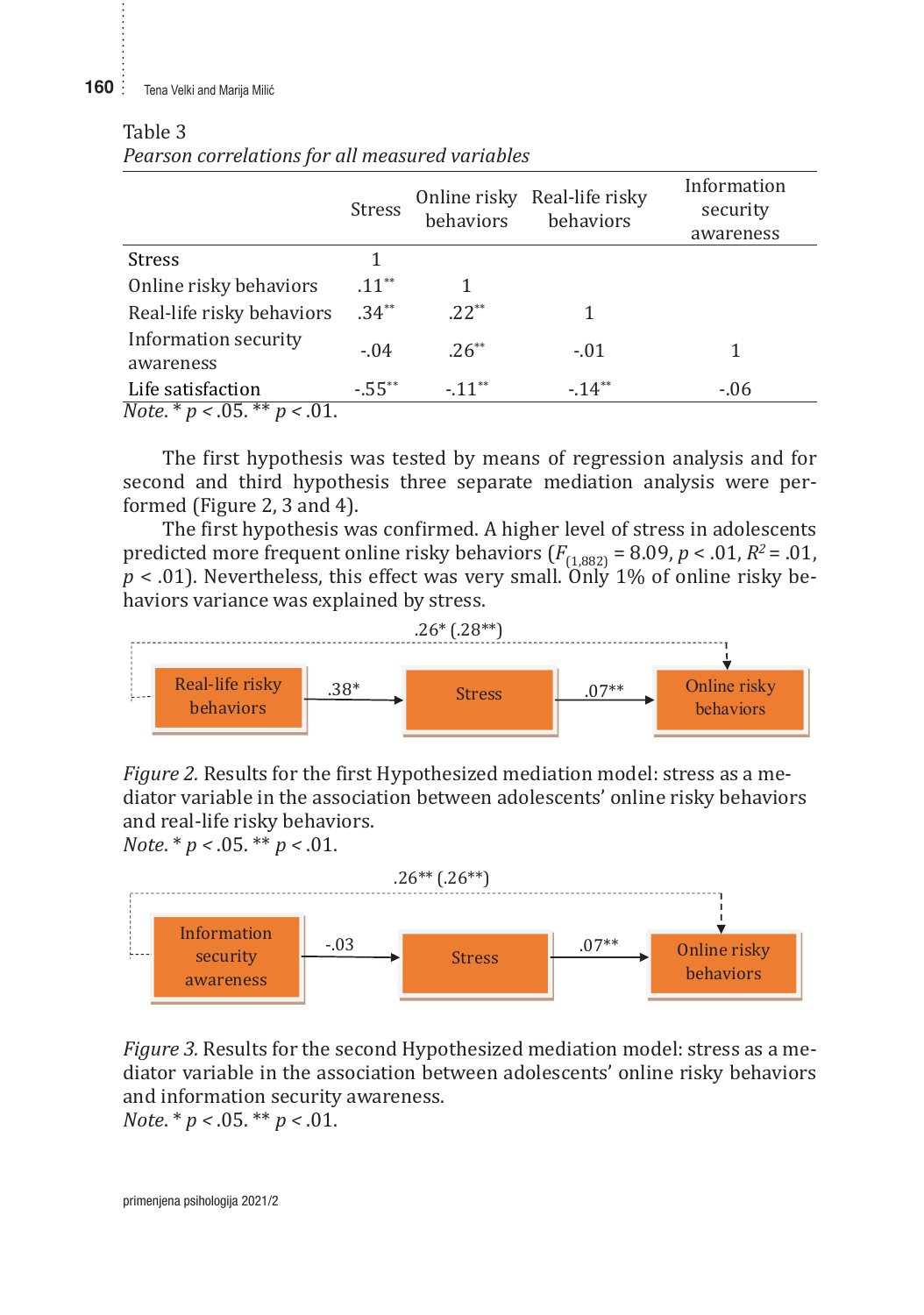The second hypothesis was partially confirmed (Figure 2 and 3). Stress  $\mathbb{R}^n$ railed to exhibit a mediating role in the association between information security awareness and online risky behaviors (Figure 2), but mediation effect of stress was confirmed in the association of real-life risky behaviors and online risky behaviors (Figure 3, Table 4). Stress had a partially mediating role in the strength of the strength of the strength of the strength of the strength of the strength of the strength of the strength of the strength of association of real-life risky behaviors and online risky behaviors (Figure 2). Moreover, under stressed conditions the strength of this association increases, in other words association between real-life risky behaviors and online risky in behavior before including stress in model (*b<sub>1</sub>*) becomes stronger after including stress in model  $(b_2)$   $(b_1 = 0.26, p < .05; b_2 = 0.28, p < 0.01)$ .



*Figure 4.* Results for the third Hypothesized mediation model: stress as a mediator variable in the association between adolescents' online risky behaviors diator variable in the association between adolescents' online risky behaviors and life satisfaction. *Figure 4.* Results for the third Hypothesized mediation model: stress as a me-

*Note*. \* *p <* .05. \*\* *p <* .01.

The third hypothesis was also confirmed (Figure 4). There was a significant indirect effect of life satisfaction on online risky behaviors through stress, in other words mediation effect of stress was significant (Table 4). Stress had a full mediating effect on the association between life satisfaction and online risky behaviors, that is in the presence of the mediator the association between life satisfaction and online risky behaviors became statistically non-significant  $(b<sub>1</sub> = -0.05, p < .05; b<sub>2</sub> = -0.02, p > .05)$ .

Table 4

| Testing mediating role of stress      |                             |
|---------------------------------------|-----------------------------|
| Relations with online risky behaviors | Indirect effect b, 95% [CI] |
| Real-life risky behaviors             | $.025$ [.001, .055]         |
| Information security awareness        | $-002$ [ $-012, 007$ ]      |
| Life satisfaction                     | $-0.038$ $[-0.070, -0.005]$ |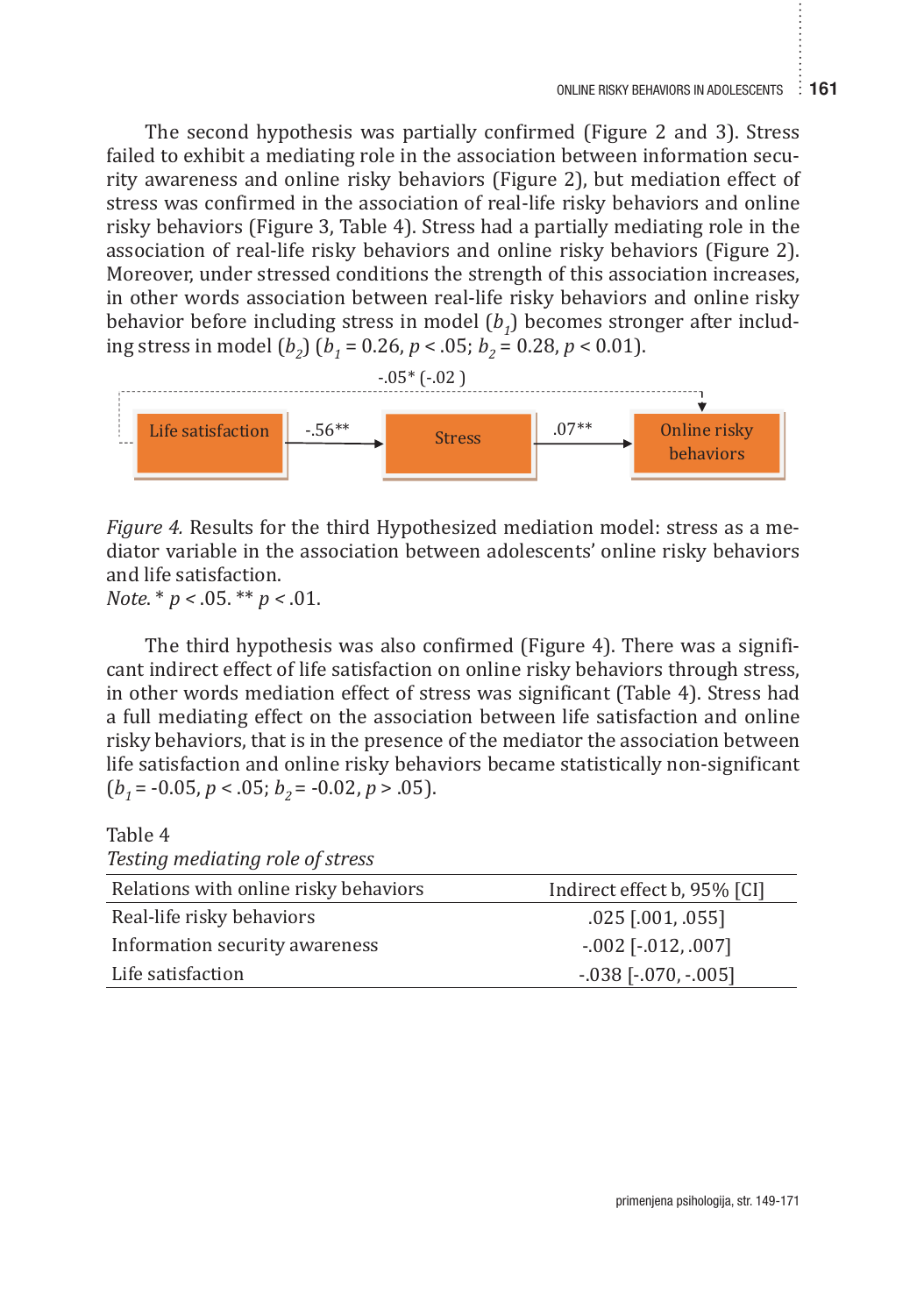#### **Discussion**

The period of late adolescence has proven to be problematic for online risky behaviors in students' population (Escobar-Chaves & Anderson, 2008; Velki & Romstein, 2019). Studies conducted so far tested how real-life risky behavior, satisfaction with life and information security awareness predict online risky behavior. The aim of this study was to investigate at once the role of these concepts in performing online risky behavior but also to go beyond that and test the mediating role of perceived stress in this relationship. The direct effect of stress on online risky behaviors was tested first and the obtained results were expected but the effect found for stress was rather small. As stress increases in adolescents, online risky behaviors also increase. Some previous studies found that stress was a crucial antecedent of online risky behaviors in adolescents (Ah & Jeong, 2011). The small effect of stress in our study could be ascribed to the operationalization of the construct stress as a general feeling of stress (e.g., items like "*things not going as planned*" or "*were upset about something that happened unexpectedly*") and not situationally stress-specific or specific for a period of late adolescence (e.g., accepting new life roles). The participants in our study were in their late adolescence and beginning transition to young adulthood. In this phase of life stress could be a normative part of growing up (Sawyer et al., 2018), that is, it may be experienced positively (for example, a new job opportunity) and not only negatively. Students recognize and are aware of negative consequences of online risky activities (Romer, 2003), but increased stress leads them to focus more on instant positive outcomes and seek out a diversion in the online world.

A significant amount of previous studies confirmed that stress increases the effects of risk factors (Leung, 2007; Windle, 1992). To test the second hypothesis, mediating effect of stress was examined for the relationship between two risk factors (real-life risky behaviors and information security awareness) and online risky behaviors. Our findings partially confirmed the second hypothesis as stress showed to have a partially mediating role in the case of reallife risky behaviors but non-significant mediating role of stress was found for information security awareness. As adolescent real-life risky behaviors usually precede online risky behaviors in late adolescence (Duell et al., 2018) it was worth to explore what are possible mediators that can explain how the real-life risky behaviors leads to online risky behaviors. Stress, as mediator, potentially can explain these relations because when students feel stressed their cognitive capacity for making decision is overwhelmed with stressor leaving their inhibitory regulator system without capacity to deal with risk behavior (Welsh et al., 2019). Moreover, adolescents can try to escape from the stressful reality to virtual one. For them, Internet can serve as venting mechanism since online risky behavior most of the time go unpunished and without consequence in reality. According to impaired disengagement hypothesis (Koster et al., 2011), individuals under stress are prone to ruminative thinking which influences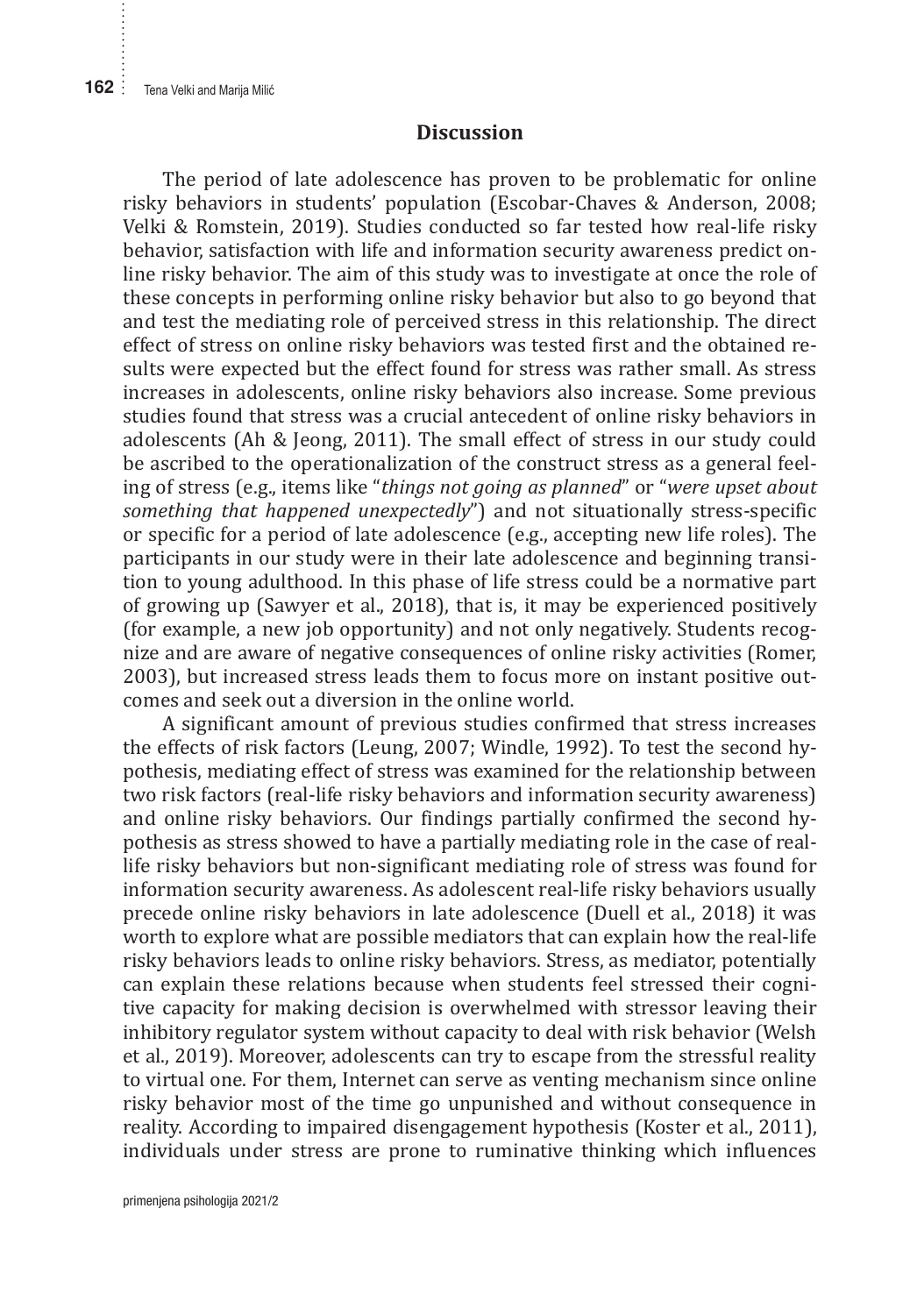their capacity to reconsider their risky behaviors. This in turn results in stronger associations between real-life risky behaviors and online risky behaviors. Partial mediation could be caused by high covariation, co-occurrence and associations between real-life and online risky behaviors established in a number of previous studies (Casas et al., 2013; Kowalski et al., 2014; Velki et al., 2015), although in obtained results correlation between real-life and online risky behaviors was significant but rather low (Table 3). Another possible explanation is that real-life and online risky behaviors are preceded by the same personality traits i.e., they share vulnerability, and therefore stress can only partially influence the connection between these two subtypes of same construct (i.e., risky behaviors).

Further, no mediation was found for stress in the association between information security awareness and online risky behaviors. In adolescence online risky behaviors reaches its maximum towards the end of formal education (i.e., final years at graduate level). In the same period there is a growth in knowledge and security awareness, probably a reflection of formal education, high-school and college curricula, thus making the association between information security awareness and online risky behaviors negative (Velki & Romstein, 2019). It seems that students act carelessly about revealing their passwords because they rely on the knowledge they themselves possess about data protection and somehow believe that thanks to this knowledge data theft cannot happen to them. However, this falsely created sense of security makes them the highest risk group. The same was found in previous research with highly educated participants (Šolić & Ilakovac, 2009).

Finally, the third hypothesis was confirmed. Stress had a fully mediating role in the association between life satisfaction and online risky behaviors. Other studies revealed an interaction effect between life satisfaction and stressful life events, that is, externalizing behaviors were predicted by stressful life events in subjects with low life satisfaction. This interaction provides support for the proposition that life satisfaction acts as a buffer against problematic adolescent behaviors including online risky behaviors (Proctor et al., 2009). In the present study, however, the protective role of life satisfaction becomes insignificant in connection to online risky behaviors when stress is included into the model. Under stressed conditions, students become preoccupied with negative thoughts and emotions and there is no room for positive emotions (Richards, 2004) despite feeling satisfied with their lives. Rumination, as well as worry, occurs as a reaction to stressful events (Smith & Alloy, 2009) and obstructs normal cognitive functioning by making one focus on these intrusive thoughts (Miyake et al., 2000). It is also possible that being under stress lowers students' satisfaction with life and makes them more vulnerable to online risks, in other words, students may try to escape from unsatisfying reality to more attractive virtual one. Protective role of life satisfaction is buffered by stress, which consequently leads to increase of the likelihood of online risky communication, suggesting that young people on the Internet in a way try to compensate for shortcomings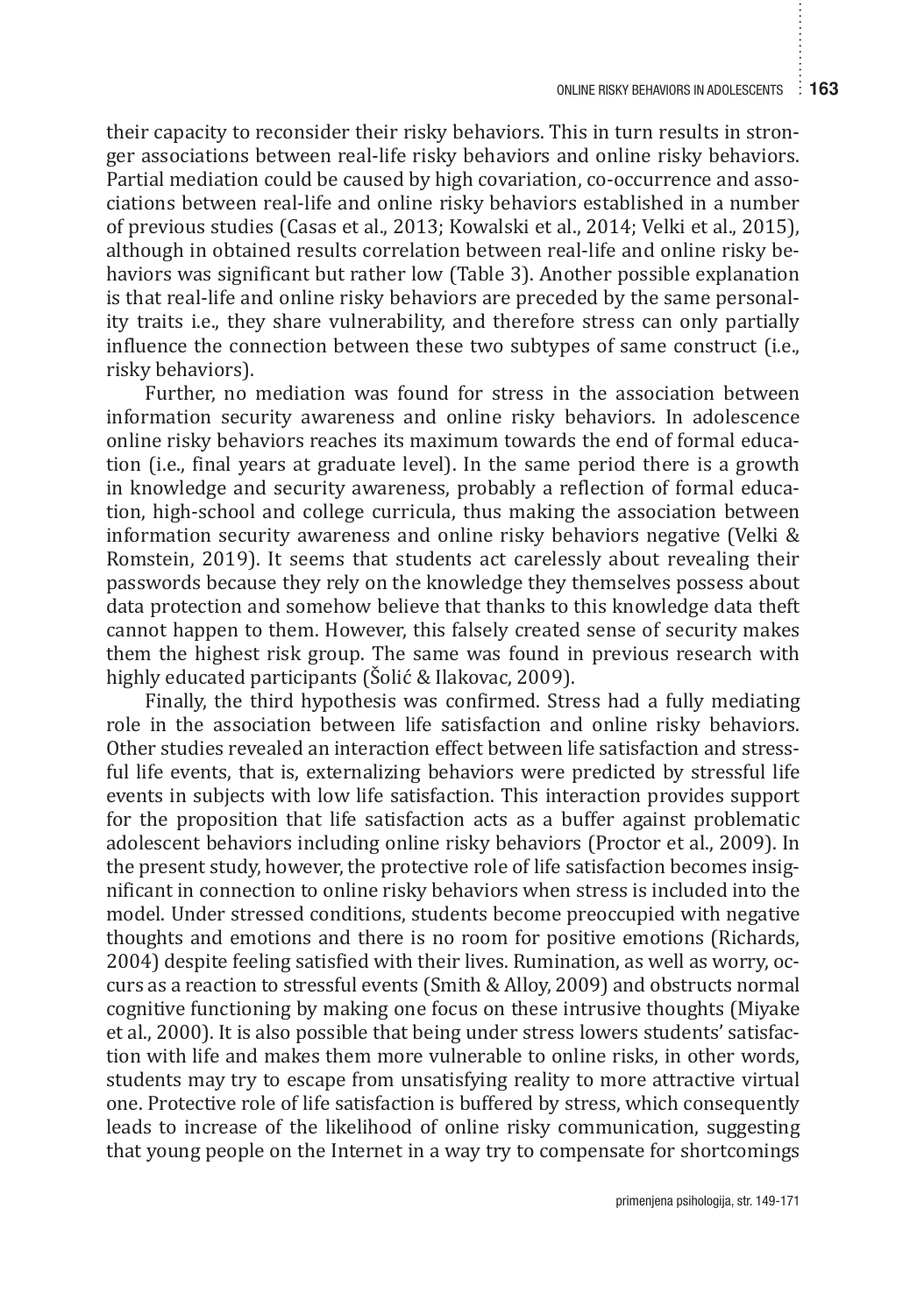in real-life (Livingstone & Helsper, 2008). Since the present study has shown that the benefits of well-being cease in the presence of stress, perhaps some other protective factors should be examined in these relations in future studies.

#### **Practical implications**

Obtained results could have significant outcome on adolescents' life. Knowing the important role of stress in this sensitive life period, parents, educators and health care professionals could help in organizing safe environment and everyday activities for adolescents at risk. Previous risky behaviors, i.e. during the high-school education, in combination with stressful life events (such as going to other city for study, taking a part-time job, making career choice, etc.) could lead to problematic online behaviors. IT experts in cooperation with health care professionals could help to identify adolescents at risk and assist them in coping with stress. Organizing for them appropriate counseling (face-to-face or online), i.e., assuring them guidance in resolving personal, social, or psychological problems and difficulties, can be of extreme importance in dealing with everyday challenges and risk-taking behaviors.

#### **Contributions and Limitations of the Study**

Important contributions of the study are worth mentioning. This is one of the first studies that examined the role of stress as a mediator in associations between online risky behaviors and risk and protective factors. Previous studies mostly investigated the direct effect of stress on online risky behaviors and, usually, on younger adolescents. i.e., primary and secondary school students. However, late adolescence is a period marked by highest risk of problematic Internet behaviors. Transition to adulthood can provide negative and positive experiences of stress that new life roles bring to young people's lives. Future studies should include other risk and protective factors of relevance in this particular period of life, for example, peer and family relations or satisfaction with certain aspects of life (i.e., job. education. etc.). Furthermore, it would be interested to take into consideration personality traits since the same type of personality characteristics drives real-life risky behaviors and online risky behaviors, thus they may share the same diathesis. In addition, an examination of influence of positive stress on normative life events would be welcome.

However, shortcomings of the study are important to understand as well. The sample was not representative; the participants were mostly from one moderately-sized university (78%) and a much smaller number was from the most prominent university in Croatia (only 13%). Other limitations include smaller proportion of male participants (24.5%) as well as the fact that the measured variables were participants' self-assessments and not actual risky behaviors values. Further, only general life satisfaction and general feeling of stress were measured. Assessment of situated feelings could be more inter-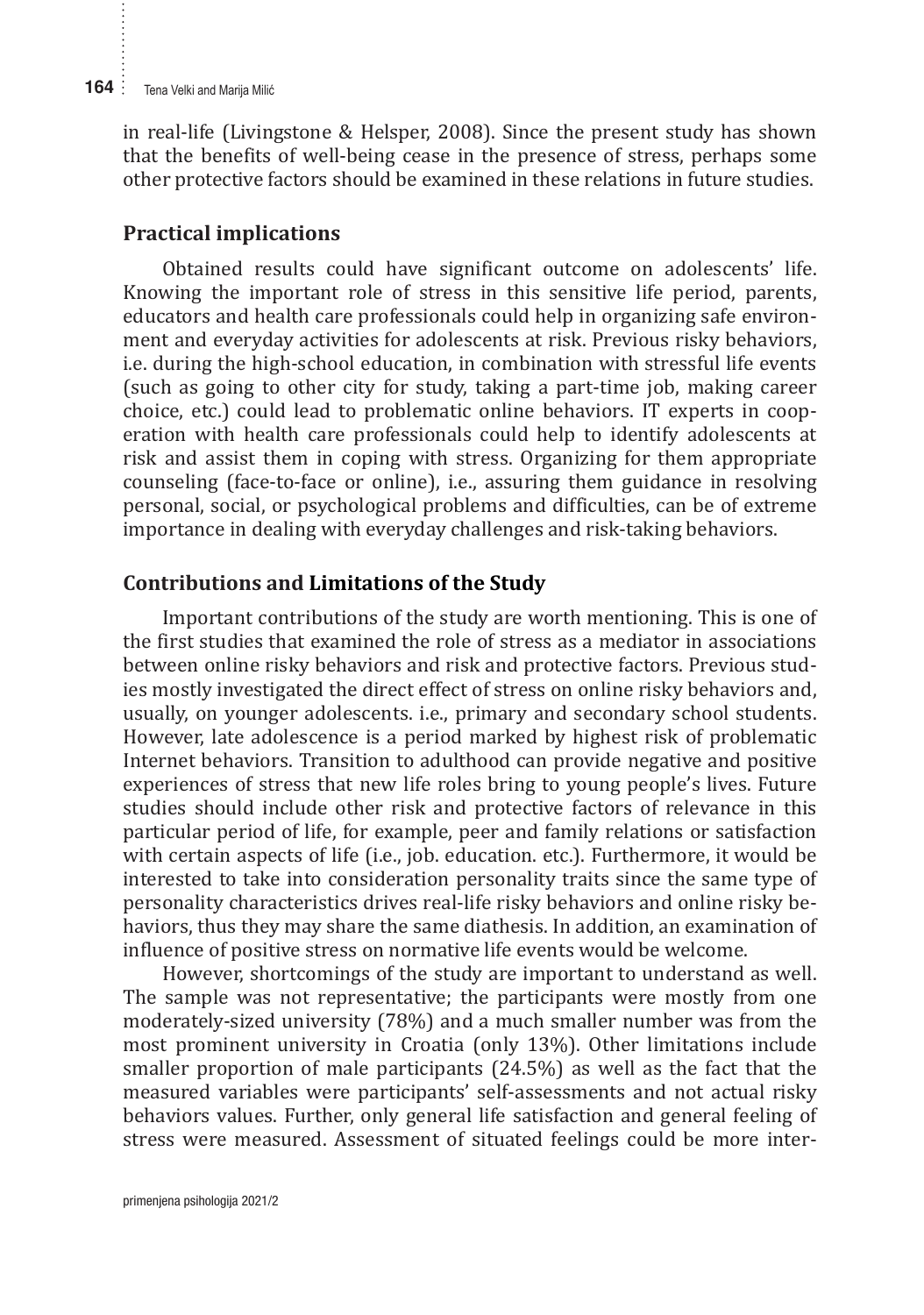esting and, perhaps, more revealing. Finally, the study was cross-sectional in design. Future studies should consider longitudinal design.

### **Conclusion**

The study corroborated the results obtained in previous studies on the significant role of stress in adolescents' lives (Ah & Jeong, 2011; Karaman, 2013; Leung, 2007). As expected, the association between real-life risky behaviors (risk factor) and online risky behaviors become stronger (although with a small indirect effect) under stressed conditions, due to the inability of an overwhelmed cognitive system to deal with negative emotions. Next, stress had a full mediating role and suppressed the life satisifaction (as a protective factor) in online risky behaviors. University students under stress were preoccupied with negative emotions instead of enjoying life, therefore, stress buffered associations between life satisfaction and online risky behaviors. In conclusion, stress seems not to trigger online risky behaviors per se but it has a major role in mediating these processes of prediction of online risky behaviors.

#### **Authors' note**

Basic data were presented at Cyberspace conference (Brno, Czech Republic, from 29th until 30rd November of 2019). Oral presentation was titled *Stress as trigger for risky online behavior in adolescents*.

## **Funding**

This article is part of larger research project, under project named "Safer Internet Centre Croatia: Making internet a good and safe place", Agreement Number: INEA/CEF/ICT/A2015/115320. This work is financed by the Croatian Government Office for Cooperation with NGOs and co-financed by the European Union's Connecting Europe Facility. The sole responsibility of this publication lies with the authors. The European Union is not responsible for any use that may be made of the information contained therein.

#### **Conflict of interest**

We have no conflicts of interest to disclose.

## **Data availability statement**

As this article is part of a larger research project, authors do not have permission to publish the whole dataset online (including raw and processed data), only to use data for research purposes and publish research data according to project aims and activities.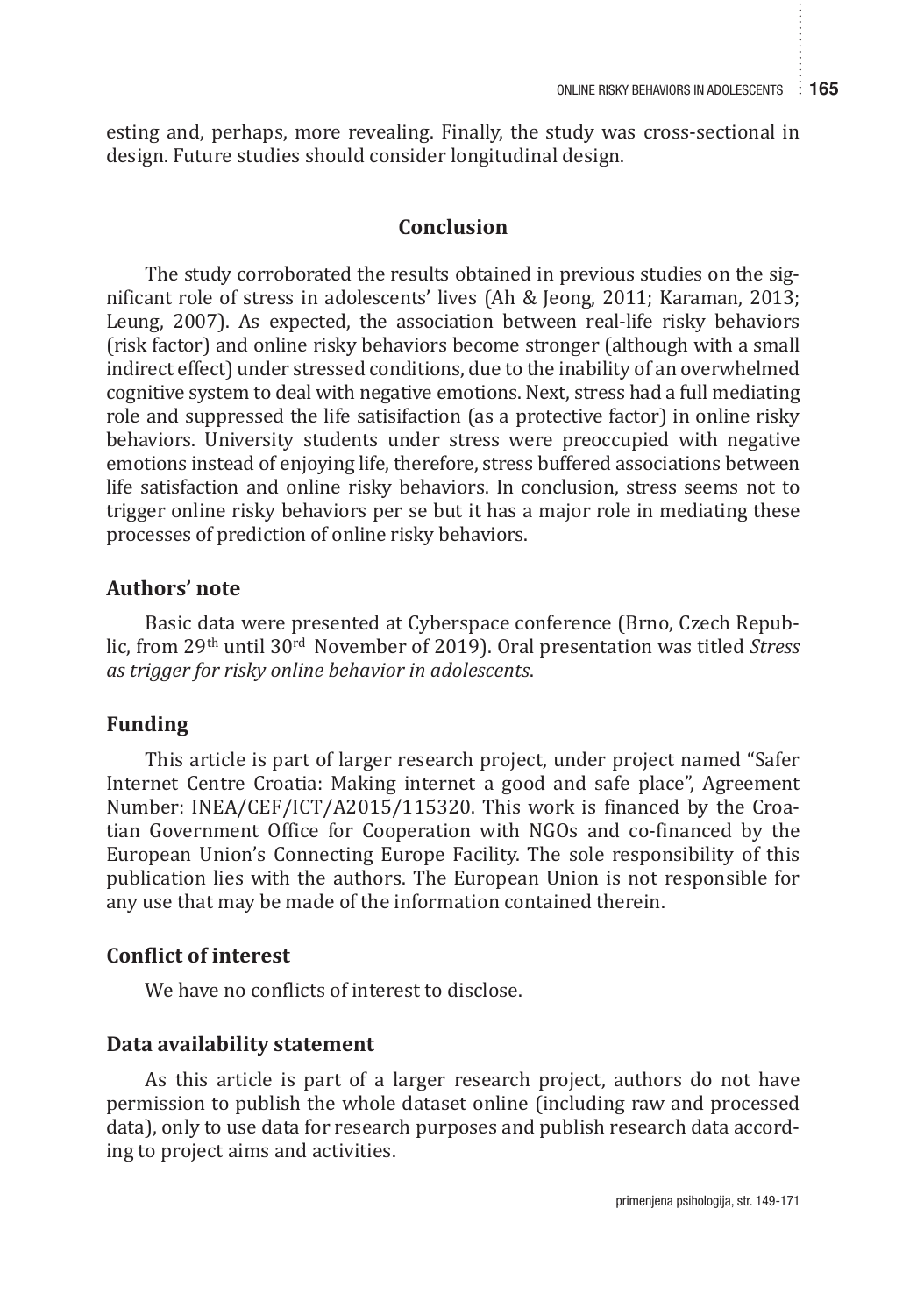#### **References**

- Adams, G. R., & Berzonsky, M. D. (2003). *Blackwell handbook of adolescence*. Malden, Massachusetts: Blackwell Pub.
- Ah, Y. A., & Jeong, W. C. (2011). The mediating effect of internet addiction between academic stress and school maladjustment in adolescence. *Korean Journal of Adolescents, 18*, 27–50.
- Baumgartner, S. E., Valkenburg, P. M., & Peter, J. (2010). Assessing causality in the relationship between adolescents' risky sexual online behavior and their perceptions of this behavior. *Journal of Youth and Adolescence*, *39*(10), 1226– 1239. https://doi.org/10.1007/s10964-010-9512-y
- Blakemore S. J. (2008). The social brain in adolescence. *Nature reviews. Neuroscience, 9*(4), 267–277. https://doi.org/10.1038/nrn2353
- Broerman R. (2018) Diathesis-Stress Model. In: Zeigler-Hill V., Shackelford T. (Eds) *Encyclopedia of Personality and Individual Differences,* (pp. 1107–1109). Springer, Cham. https://doi.org/10.1007/978-3-319-28099-8\_891-1
- Brstilo, I., Batinić, L., & Grgić, S. (2014). Navike djece i mladih kod objavljivanja osobnih podataka na društvenim mrežama [Habits of children and young people when posting personal information on social networks]. *Sociološka luča, 8*(2), 105–121.
- Casas, J. A., Del Rey, R., & Ortega-Ruiz, R. (2013). Bullying and cyberbullying: Convergent and divergent predictor variables. *Computers in Human Behavior, 29*, 580–587. https://doi.org/10.1016/j.chb.2012.11.015
- Casey, B. J., Getz, S., & Galvan, A. (2008). The adolescent brain. *Developmental review, 28*(1), 62–77. https://doi.org/10.1016/j.dr.2007.08.003
- Cohen, S., Kamarck, T., & Mermelstein, R. (1983). A global measure of perceived stress. *Journal of Health and Social Behavior, 24*, 385–396. http://dx.doi. org/10.2307/2136404
- Derefinko, K. J., Charnigo, R. J., Peters, J. R., Adams, Z. W., Milich, R., & Lynam, D. R. (2016). Substance use trajectories from early adolescence through the transition to college. *Journal of Studies on Alcohol and Drugs, 77*, 924–935. https://doi.org/10.15288/jsad.2016.77.924
- Dolev-Cohen, M., & Barak, A. (2013). Adolescents' use of instant messaging as a means of emotional relief. *Computers in Human Behavior, 29,* 58–63. http:// dx.doi.org/10.1016/j.chb.2012.07.016
- Dowell, E. B., Burgess, A. W., & Cavanaugh, D. J. (2009). Clustering of Internet risk behaviors in a middle school student population. *Journal of School Health*, *79*(11), 947–553. http://dx.doi.org/10.1111/j.1746-1561.2009.00447.x
- Duell, N., Steinberg, L., Icenogle, G., Chein, J., Chaudhary, N., Di Giunta, L., … & Pastorelli, C. (2018). Age patterns in risk taking across the world*. Journal of Youth and Adolescence, 47*, 1052–1072. https://doi.org/10.1007/s10964- 017-0752-y PMID: 29047004
- Eaton, D. K., Kann, L., Kinchen, S., Shanklin, S., Flint, K. H., Hawkins, J., … & Centers for Disease Control and Prevention (CDC). (2012). Youth risk behavior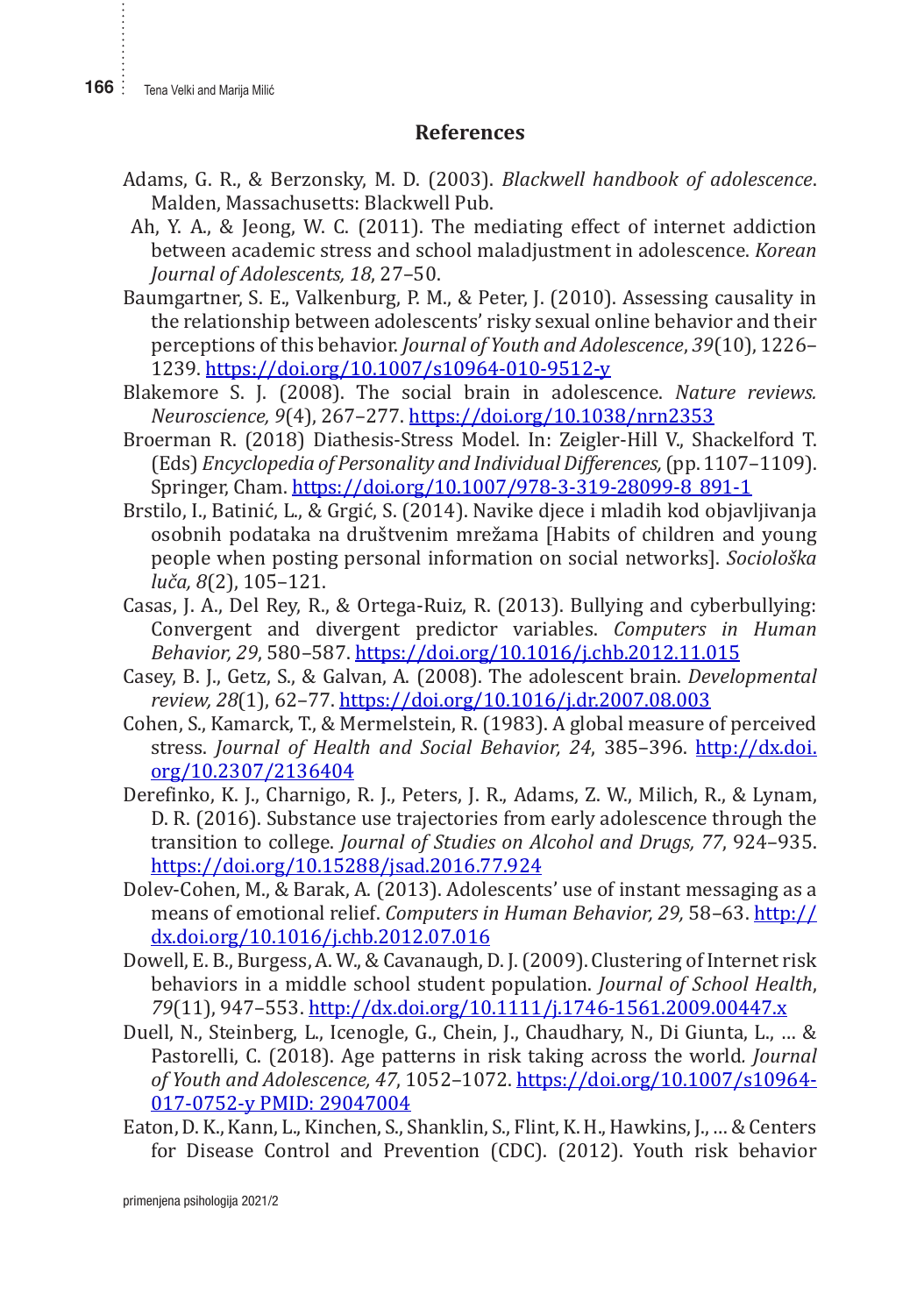surveillance – United States, 2011. *Morbidity and Mortality Weekly Report Surveillance Summaries, 61*, 1–162.

- Ernst, M., & Korelitz, K. E. (2009). Cerebral maturation in adolescence: behavioral vulnerability. *L'Encephale, 35*(6), 182–189. https://doi.org/10.1016/S0013- 7006(09)73469-4
- Escobar-Chaves, S. L., & Anderson, C. A. (2008). Media and risky behaviors. *The Future of Children*, *18*(1), 147–180. https://doi.org/10.1353/foc.0.0007
- Feng, Y., Ma, Y., & Zhong, Q. (2019). The relationship between adolescents' stress and internet addiction: A mediated-moderation model. *Frontier Psychology, 10*(2248), 1–10. https://doi.org/10.3389/fpsyg.2019.02248
- Field, A. (2014). *Discovering Statistics Using IBM SPSS Statistics*. London: SAGE Publications Ltd.
- Galvan A. (2010). Adolescent development of the reward system*. Frontiers in human neuroscience, 4,* 1–9. https://doi.org/10.3389/neuro.09.006.2010
- Guilamo-Ramos, V., Litardo, H. A., & Jaccard, J. (2005). Prevention programs for reducing adolescent problem behaviors: implications of the co-occurrence of problem behaviors in adolescence. *Journal of Adolescent Health, 36*(1), 82–86. http://dx.doi.org/10.1016/j.jadohealth.2003.12.013.
- Hudek-Knežević, J., Kardum, I., & Lesić, R. (1999). Efekti percipiranog stresa i stilova suočavanja na tjelesne simptome [Effects of perceived stress and coping styles on physical symptoms]. *Društvena istraživanja, 4*(42), 543– 561.
- Ingram, R. E., & Price, J. M. (2010). Understanding psychopathology: The role of vulnerability. In R. E. Ingram & J. M. Price (Eds.), *Vulnerability to psychopathology: Risk across the lifespan* (pp. 3–17). Guilford Press.
- Jessor, R. (1991). Risk behavior in adolescence: A psychosocial framework for understanding and action. *Journal of Adolescent Health, 12*, 597–605. http:// dx.doi.org/10.1207/s1532480xads0204\_3
- Jiang, X., Lyons, M. D., & Huebner, E. S. (2016). An examination of the reciprocal relations between life satisfaction and social problem solving in early adolescents. *Journal of Adolescence, 53*, 141–151. http://dx.doi. org/10.1016/j.adolescence.2016.09.004
- Johnson, S. B., Dariotis, J. K., & Wang, C. (2012). Adolescent risk taking under stressed and nonstressed conditions: conservative, calculating, and impulsive types. *The Journal of adolescent health, 51*(2), 34–40. https://doi. org/10.1016/j.jadohealth.2012.04.021
- Kalmus, V., Realo, A., & Siibak, A. (2011). Motives for internet use and their relationships with personality traits and socio-demographic factors. *Trames: Journal of the Humanities and Social Sciences, 15*(4), 385–403. http://dx.doi. org/10.3176/tr.2011.4.04
- Karaman, G. N. (2013). Predicting the problem behavior in adolescents. *Egitim Arastirmalari*, *Eurasian Journal of Educational Research*, *52,* 137–154.
- Kim, K. J., Conger, R. D., Elder, G. H., Jr, & Lorenz, F. O. (2003). Reciprocal influences between stressful life events and adolescent internalizing and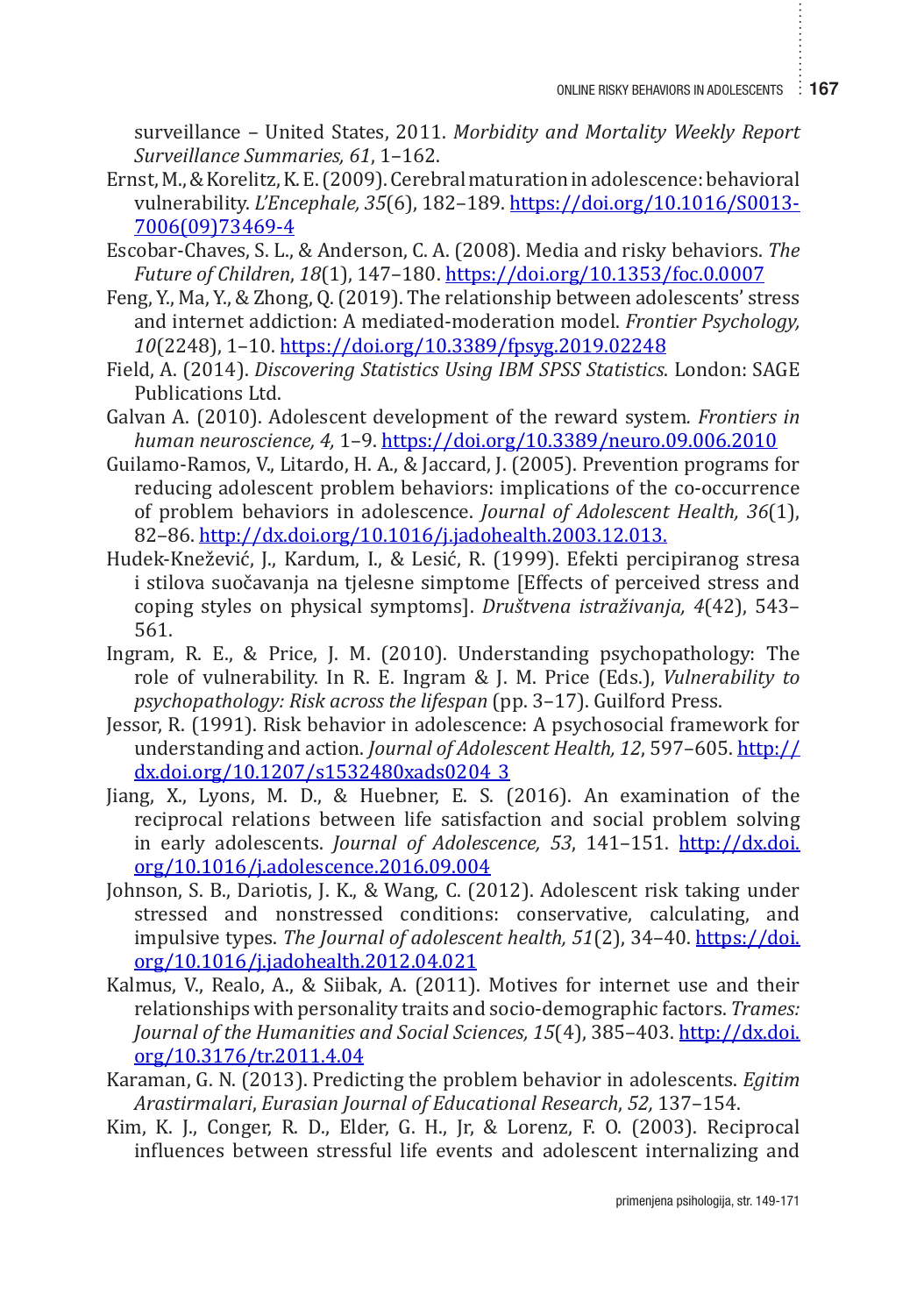**168** : Tena Velki and Marija Milić

externalizing problems. *Child Development, 74*(1), 127–143. https://doi. org/10.1111/1467-8624.00525

- Koster, E. H. W., De Lissnyder, E., Derakhshan, N., & De Raedt, R. (2011). Understanding depressive rumination from a cognitive science perspective: The impaired disengagement hypothesis. *Clinical Psychology Review, 31*(1), 138–145. https://doi.org/10.1016/j.cpr.2010.08.005
- Kowalski, R. M., & Limber, S. P. (2013). Psychological, physical, and academic correlates of cyberbullying and traditional bullying. *Journal of Adolescent Health, 53*(1), 13–20. http://dx.doi.org/10.1016/j.jadohealth.2012.09.018
- Kowalski, R.M., Giumetti, G.W., Schroeder, A.N., & Lattanner, M.R. (2014).Bullying in the digital age: A critical review and meta-analysis of cyberbullying research among youth. *Psychological Bulletin, 140*, 1073–1137. http:// dx.doi.org/10.1037/a0035618
- Krapić, N., Hudek-Knežević, J., & Kardum, I. (2015). Stress in adolescence: Effects on development, In D. J. Wright (Ed.), *International Encyclopedia of the Social & Behavioral Sciences* (pp. 562–569). Oxford: Elsevier. https://doi. org/10.1016/B978-0-08-097086-8.23031-6
- Leung, L. (2007). Stressful life events, motives for Internet use, and social support among digital kids. *CyberPsychology & Behavior, 10*, 204–214. http://dx.doi.org/10.1089/cpb.2006.9967
- Li, H., Wang, J., & Wang, L. (2009). A survey on the generalized problematic Internet use in Chinese college students and its relations to stressful life events and coping style. *International Journal of Mental Health and Addiction, 7,* 333–346. http://dx.doi.org/10.1007/s11469-008-9162-4
- Livingstone, S., & Helsper, E. (2008). Parental mediation and children's Internet use. *Journal of broadcasting & electronic media, 52*(4), 581–599. https://doi. org/10.1080/08838150802437396
- Livingstone, S., Haddon, L., Görzig, A., & Ólafsson, K. (2011). *Risks and safety on the internet: The perspective of European children. Full findings*. LSE, London: EU Kids Online.
- Longstreet, P. & Brooks, S. (2017). Life satisfaction: A key to managing internet & social media addiction. *Technology in Society, 50*, 73–77. https://doi. org/10.1016/j.techsoc.2017.05.003
- Lupien, S. J., McEwen, B. S., Gunnar, M. R., & Heim, C. (2009). Effects of stress throughout the lifespan on the brain, behaviour and cognition. *Nature reviews. Neuroscience, 10*(6), 434–445. https://doi.org/10.1038/nrn2639
- MacDonald, J. M., Piquero, A. R., Valois, R. F., & Zullig, K. J. (2005). The relationship between life satisfaction, risk-taking behaviors, and youth violence. *Journal of interpersonal violence, 20*(11), 1495–1518. https://doi. org/10.1177/0886260505278718
- Miyake, A., Friedman, N. P., Emerson, M. J., Witzki, A. H., & Howerter, A. (2000). The unity and diversity of executive functions and their contributions to complex "frontal lobe" tasks: A latent variable analysis. *Cognitive Psychology, 41*(1), 49–100. https://doi.org/10.1006/cogp.1999.0734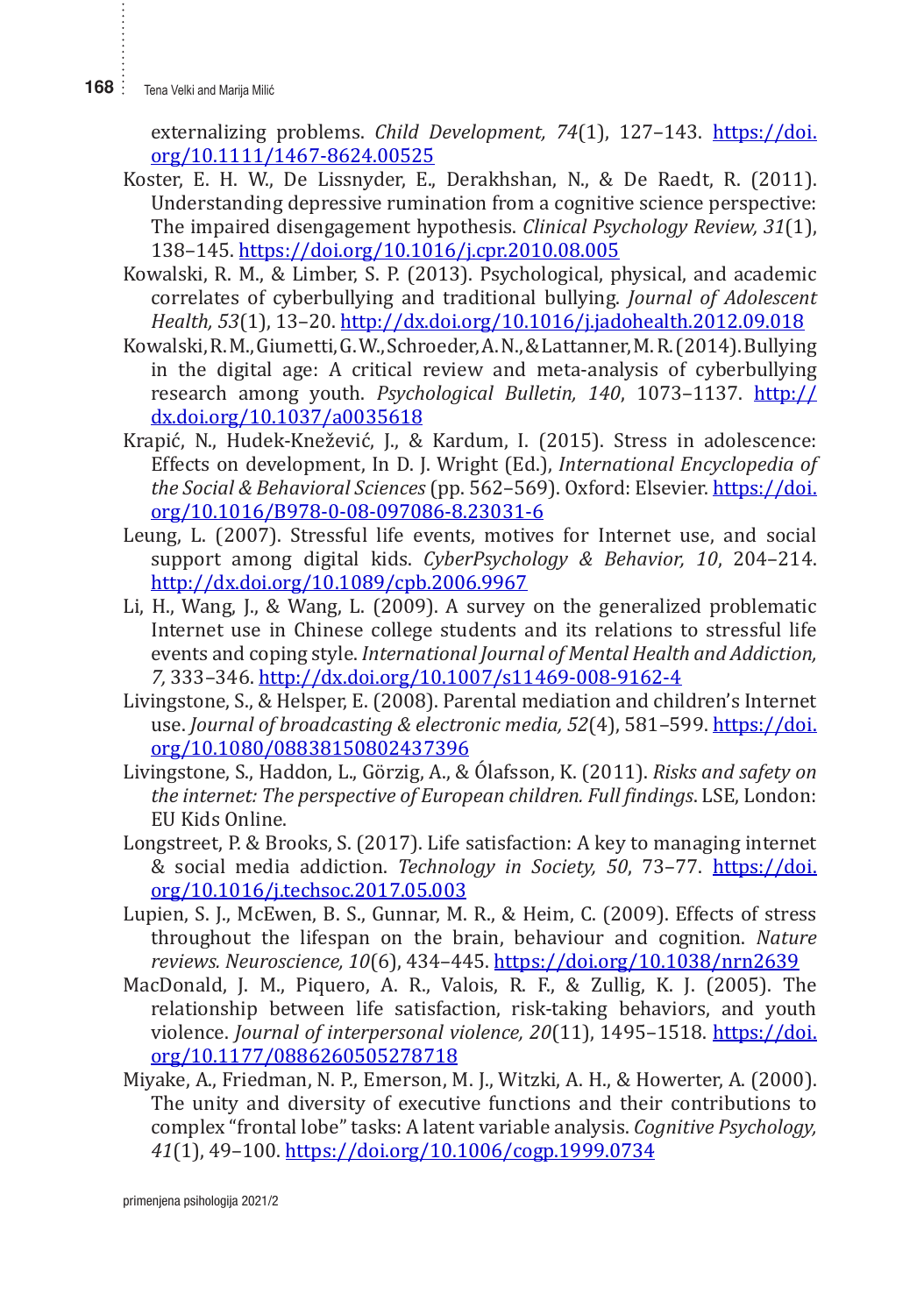- O'Keeffe, G.S., & Clarke-Pearson, K. (2011). Council on communications and media. The impact of social media on children, adolescents, and families. *Pediatrics, 127,* 800–804. https://doi.org/10.1542/peds.2011-0054
- Penezić, Z. (2002). Skala zadovoljstva životom [Life satisfaction scale]. In K. Lacković-Grgin, A. Proroković, V. Ćubela, Z. Penezić (Eds.), *Zbirka psihologijskih skala i upitnika* (pp. 20–22). Zadar: Faculty of Humanities and Social Sciences, University of Zadar.
- Proctor, L. C., Linley, P. A., & Maltby, J. (2009). Youth life satisfaction: A review of the literature. *Journal of Happiness Studies, 10*(5), 583–630. http://dx.doi. org/10.1007/s10902-008-9110-9
- Pujazon-Zazik, M., & Park, M. J. (2010). To tweet or not to tweet: Gender differences and potential positive and negative health outcomes of adolescents' social Internet use. *American Journal of Men's Health*, *4*(1), 77–85. http://dx.doi. org/10.1177/1557988309360819
- Richards, J. M., (2004). The cognitive consequences of concealing feelings. *Current Directions in Psychological Science, 13*(4), 131–134. https:// doi.org/10.1111/j.0963-7214.2004.00291.x
- Romer, D. (2003). *Reducing adolescent risk; toward an integrated approach*. Thousand Oaks, CA: Sage.
- Ručević, S., Ajduković, M., & Šincek, D. (2009). Razvoj Upitnika samoiskaza rizičnog i delinkventnog ponašanja mladih (SRDP-2007) [Development of the Self-reporting questionnaire on youth risky and delinquent behavior (SRDP-2007)]. *Kriminologija i socijalna integracija, 17*(1), 1–11.
- Sawyer, S. M., Azzopardi, P. S., Wickremarathne, D., & Patton, G. C. (2018). The age of adolescence. *Lancet Child Adolescent Health, 2*(3), 223–228. https:// doi.org/10.1016/S2352-4642(18)30022-1
- Shahnaz, I., & Karim, A. R. (2014). The impact of internet addiction on life satisfaction and life engagement in young adults. *Universal Journal of Psychology, 2*(9), 273–284. https://doi.org/10.13189/ujp.2014.020902
- Smith, J. M., & Alloy, L. B. (2009). A roadmap to rumination: A review of the definition, assessment, and conceptualization of this multifaceted construct. *Clinical Psychology Review, 29*(2), 116–128. https://doi.org/10.1016/j. cpr.2008.10.003
- Šolić K., Velki, T., & Galba, T. (2015, May). *Empirical study on ICT system's users' risky behavior and security awareness* [Poster presentation]. International Convention on Information and Communication Technology, Electronics and Microelectronics (MIPRO), Opatija, Croatia*.* 1623–1627. https://doi. org/10.1109/MIPRO.2015.7160485
- Šolić, K., & Ilakovac, V. (2009). Security perception of a portable PC user (The difference between medical doctors and engineers): A pilot study. *Medicinski glasnik Dobojsko-Tuzlanskog kantona, 6*(2), 261–264
- Somerville, L. H., Jones, R. M., & Casey, B. J. (2010). A time of change: behavioral and neural correlates of adolescent sensitivity to appetitive and aversive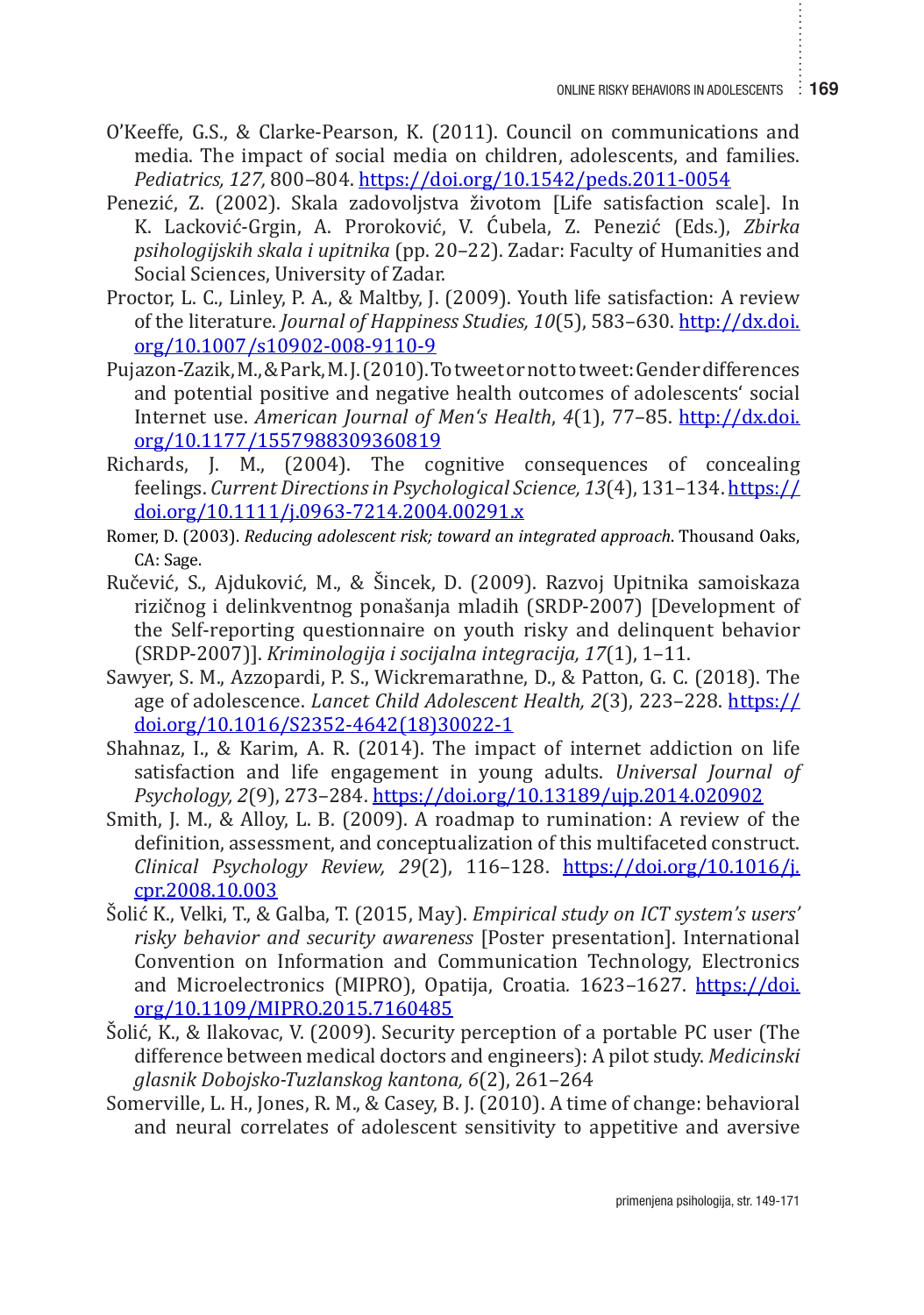**170** : Tena Velki and Marija Milić

environmental cues. *Brain and cognition, 72*(1), 124–133. https://doi. org/10.1016/j.bandc.2009.07.003

- Spear L. P. (2000). The adolescent brain and age-related behavioral manifestations. *Neuroscience and Biobehavioral Reviews, 24*(4), 417–463. https://doi.org/10.1016/s0149-7634(00)00014-2
- Steinberg L. (2008). A Social Neuroscience Perspective on Adolescent Risk-Taking. *Developmental review, 28*(1), 78–106. https://doi.org/10.1016/j. dr.2007.08.002
- Steinberg L. (2010). A dual systems model of adolescent risk-taking. *Developmental psychobiology, 52*(3), 216–224. https://doi.org/10.1002/ dev.20445
- Suldo, S. M., & Huebner, E. S. (2004). Does life satisfaction moderate the effects of stressful life events on psychopathological behavior during adolescence? *School Psychology Quarterly, 19*(2), 93–105. http://dx.doi.org/10.1521/ scpq.19.2.93.33313
- Valcke, M., De Wever, B., Van Keer, H., & Schellens, T. (2011). Long-term study of safe Internet use of young children. *Computers & Education, 57,* 1292–1305. https://doi.org/10.1016/j.compedu.2011.01.010
- Valkenburg, P. M., & Peter, J. (2011). Online communication among adolescents: An integrated model of its attraction, opportunities, and risks. *Journal of Adolescent Health, 48*, 121–127. https://doi.org/10.1016/j. jadohealth.2010.08.020
- Velki, T., & Romstein, K. (2019). User risky behavior and security awareness through lifespan. *International journal of electrical and computer engineering systems*, *9*(2), 9–16. https://doi.org/10.32985/ijeces.9.2.2
- Velki, T., Šolić, K., & Nenadić, K. (2015). Razvoj i validacija Upitnika znanja i rizičnog ponašanja korisnika informacijskog sustava (UZPK) [Development and validation of Users' information security awareness questionnaire (UISAQ)]. *Psihologijske teme, 24*(3), 401**–**424.
- Welsh, M., Barry, P., & Greenberg, J. (2019). Life stress and inhibitory control deficits: Teaching brain wise as a neurocognitive intervention in vulnerable populations. In S. Palermo & M. Bartoli (Eds.), *Inhibitory Control Training - A Multidisciplinary Approach* (pp. 1–29). London, UK: IntechOpen Limited.
- Windle, M. (1992). A longitudinal study of stress buffering for adolescent problem behaviors. *Developmental Psychology, 28*, 522–530. http://dx.doi. org/10.1037/0012-1649.28.3.522
- Zerihun, N., Birhanu, Z., & Kebede, Y. (2014). Does life satisfaction correlate with risky behaviors? Finding from Ethiopian higher education students*. Global Journal of Research and Review, 1*(1), 1–12.